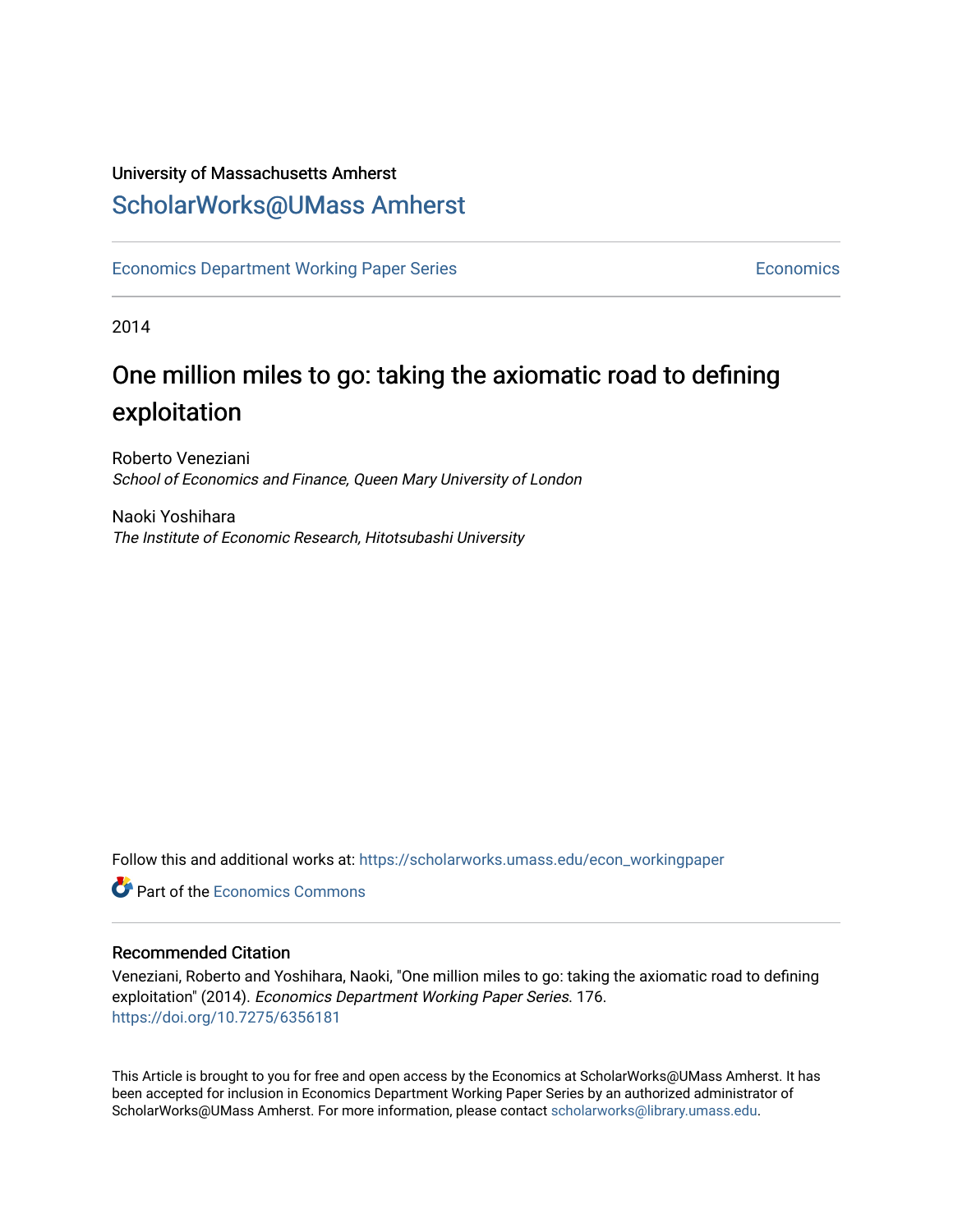# **DEPARTMENT OF ECONOMICS**

**Working Paper**

# **One million miles to go: taking the axiomatic road to defining exploitation**

by

Veneziani, Roberto Yoshihara, Naoki

Working Paper 2014-10



# **UNIVERSITY OF MASSACHUSETTS AMHERST**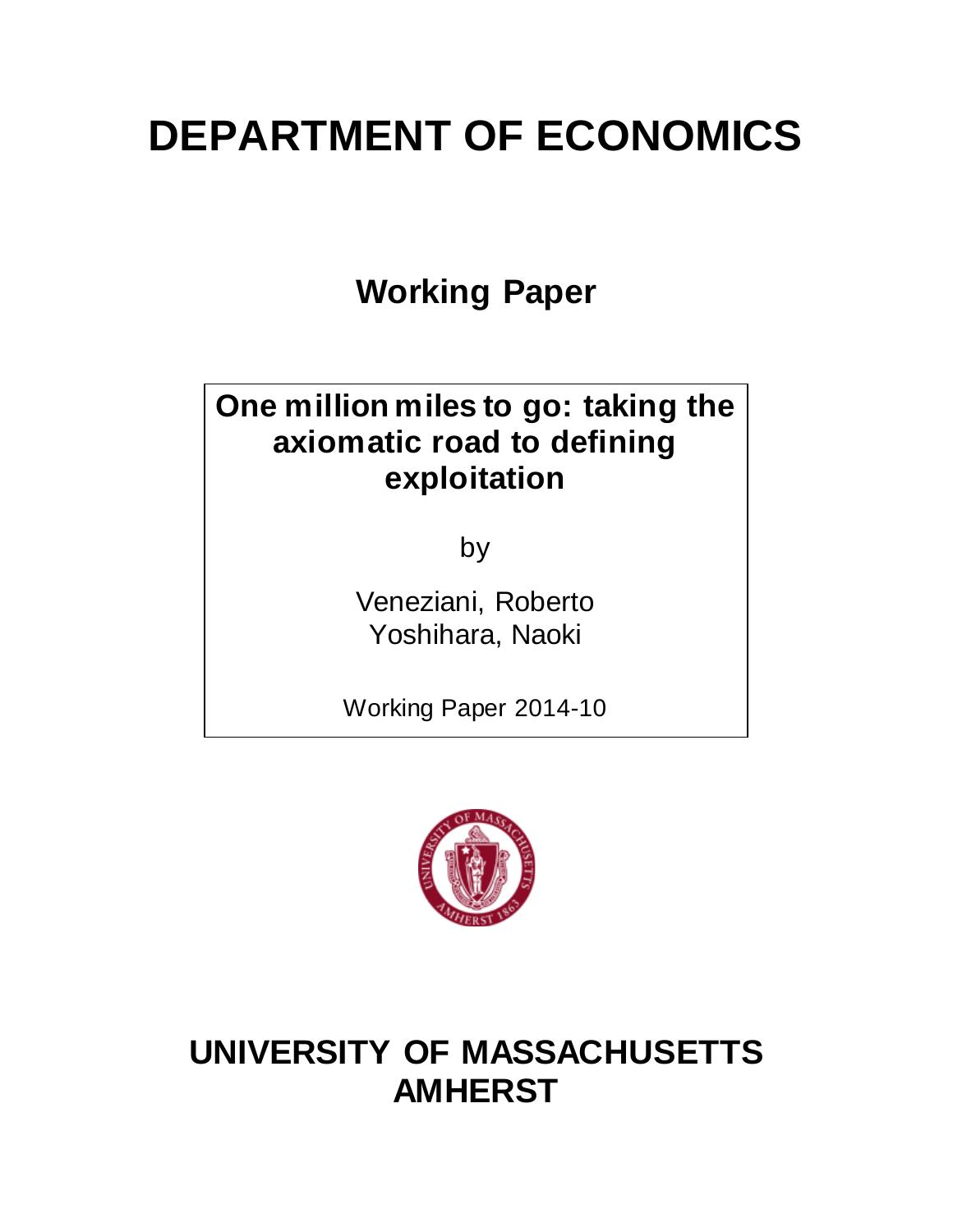# One million miles to go: taking the axiomatic road to defining exploitation<sup>∗</sup>

Roberto Veneziani† Naoki Yoshihara‡

August 7, 2014

#### Abstract

This paper analyses the Marxian theory of exploitation. A general axiomatic approach is developed which is appropriate to study the concept of exploitation - what it is and how it should be captured empirically. Two properties are presented that capture some fundamental Marxian insights. It is shown that, contrary to the received view, there exists a nonempty class of definitions of exploitation that preserve the relation between exploitation and profits - called Profit-Exploitation Correspondence Principle - in general economies with heterogeneous agents, complex class structures, and production technologies with heterogeneous labour inputs. However, among the main approaches, only the so-called 'New Interpretation' satisfies the Profit-Exploitation Correspondence Principle in general.

JEL: B51.

Keywords: Exploitation, profits, axiomatic analysis.

<sup>∗</sup>We thank Gary Dymski, Don Katzner, Gil Skillman, Peter Skott, and participants in the Analytical Political Economy workshop and the American Economic Association conference (Philadelphia) for useful comments and suggestions. We worked on this paper while visiting the University of Massachusetts, Amherst: their support and hospitality is gratefully acknowledged. The usual disclaimer applies.

<sup>†</sup>(Corresponding author) School of Economics and Finance, Queen Mary University of London, Mile End Road, London E1 4NS, United Kingdom (r.veneziani@qmul.ac.uk)

<sup>‡</sup>The Institute of Economic Research, Hitotsubashi University, Naka 2-1, Kunitachi, Tokyo 186-0004, Japan (yosihara@ier.hit-u.ac.jp)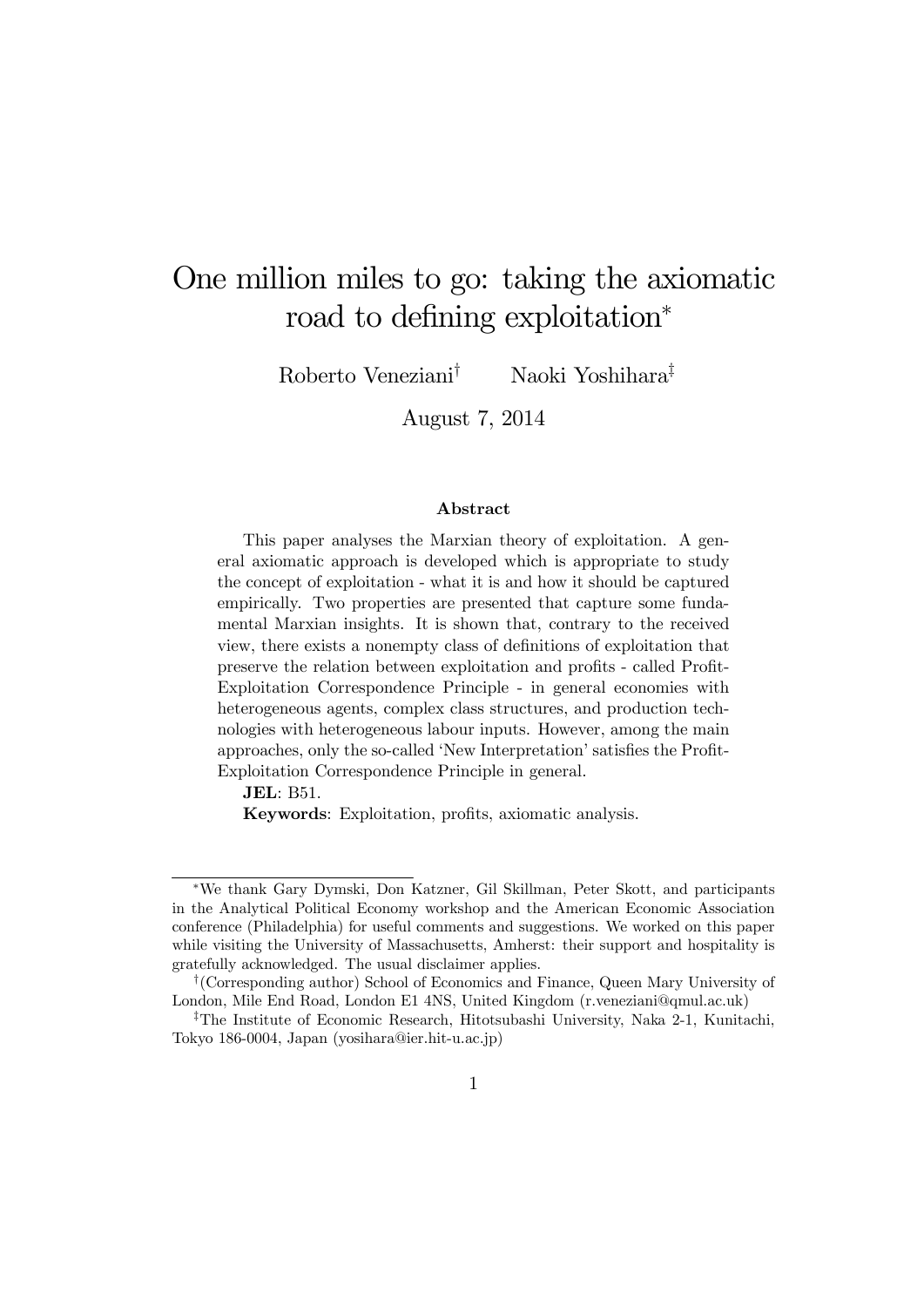#### 1 Introduction

After a wave of intense research and debates in the 1970s and 1980s, the Marxian theory of exploitation has moved to the sidelines of academic economics. The notion of exploitation has never had much appeal for mainstream economists. But heterodox scholars, in the main, also seem sceptical about the possibility of developing a logically coherent and empirically meaningful concept of exploitation. Two broad (and related) sets of objections have been moved against the Marxian theory of exploitation.

First, it is unclear what Marxian exploitation actually is. At a general level, it can be defined as the (forced) extraction of surplus labour, or as a power relation leading to systematic differences between the labour contributed (in some relevant sense) by workers in productive activities and the labour that they receive (in some relevant sense) in return. As intuitive as these general formulations are, outside of very stylised two-class economies with linear technologies and one type of homogeneous labour, the notions of surplus labour, or of the labour contributed and received by workers have no obvious interpretation. Different definitions of exploitation can be, and have in fact been proposed that rely on different interpretations of these concepts (see, for example, Okishio [27]; Morishima [25]; Roemer [31]; Flaschel [6, 7]; Duménil [3]; Foley [10]). Actually, as Steedman [37] famously argued, it is not even clear that these concepts - and, a fortiori, Marxian exploitation can be coherently defined due to the conceptual problems inherent in the notion of labour embodied.

Second, it is unclear what the concept of exploitation *does*. The conceptual problems, anomalies and counterexamples identified in the literature have led to increasingly complex and often counterfactual definitions that have progressively lost intuitive appeal, and also their applicability to actual capitalist economies, calling into question the usefulness of the notion of exploitation. At a methodological level, this is often attributed to the mathematical turn taken by the debate on exploitation in the 1970s, which, according to critics, has shifted the focus from the broader conceptual issues to relatively minor technical details.

This paper defends the relevance of Marxian exploitation while adopting a formal approach to exploitation theory. First, a definition is proposed, which is conceptually related to the 'New Interpretation' (Duménil [3]; Foley [10]; Duménil, Foley, and Lévy [4]; see also Mohun [23]). According to this definition, an agent is exploited (resp., an exploiter) if and only if the labour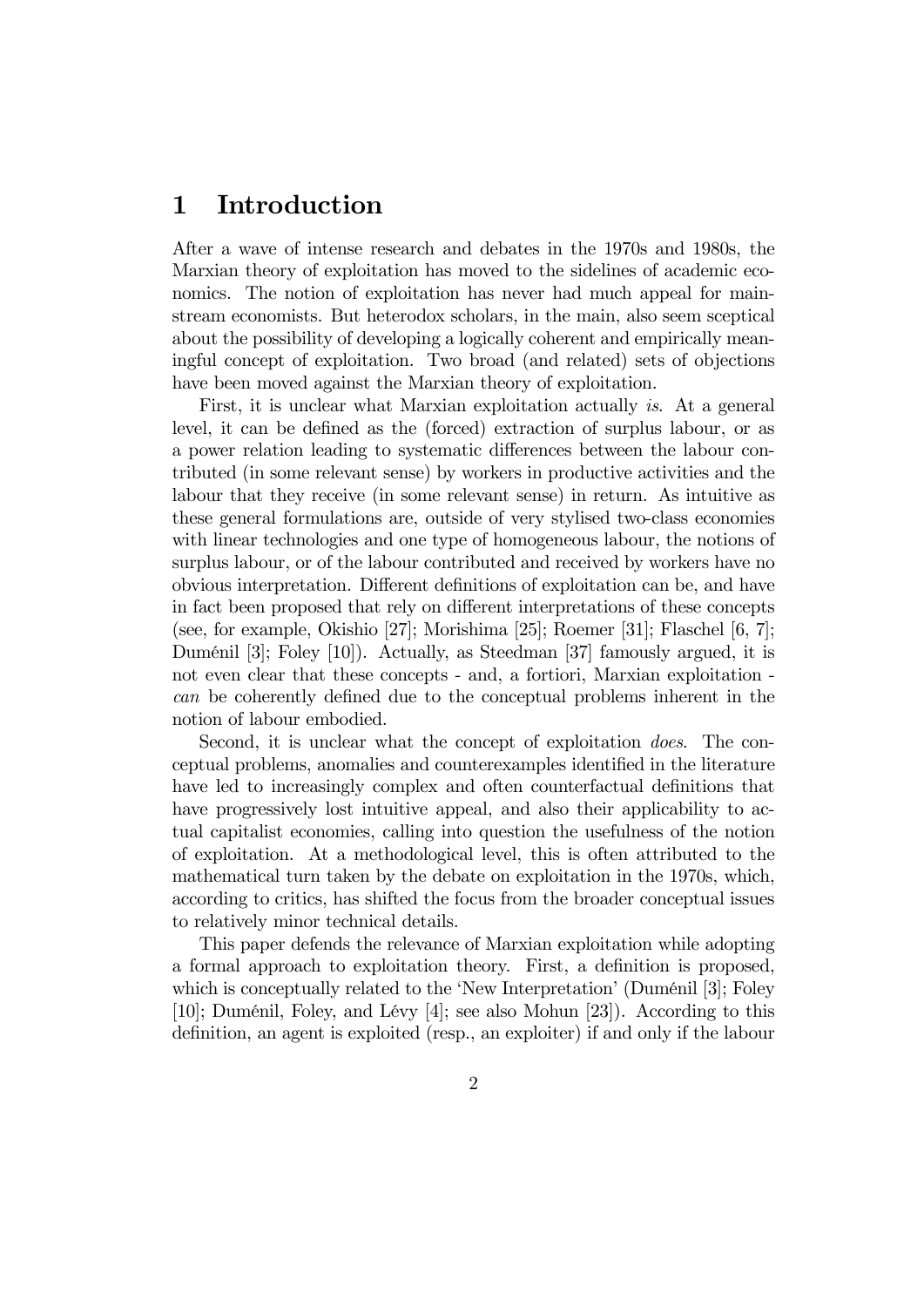she contributes is greater (resp., lower) than the share of aggregate social labour that she receives via her income. This approach defines exploitation as a feature of the competitive allocation of social labour rather than as the result of productive inefficiencies, or labour market imperfections. Unlike the received definitions, it has a clear empirical content, for it is firmly anchored to the actual data of the economy. Further, we show that it preserves several widely shared positive and normative intuitions concerning the notion of exploitation, including the existence of a robust relation between exploitation and profits. This is an important and surprising result.

At a general, theoretical level, it is often argued that the concept of exploitation is central in Marxian economics because it links the visible, epiphenomenal characteristics of capitalist economies (as revealed by monetary variables) with deeper, structural forces and mechanisms. Whether profits are indissolubly linked to exploitation is important, in this perspective, both if exploitation is meant to uncover the fundamental forces underlying the dynamics of accumulation in capitalist economies; and if it is an essentially normative criterion to evaluate, and indict, capitalism. For, given private ownership of productive assets, one should expect profits to be a counterpart of the transfer of social surplus and social labour from workers to capitalists, and one of the causes of inequalities in well-being freedom.

The existence of a relation between exploitation and profits has been famously proved by Okishio [28] in linear economies with homogeneous labour. Given its relevance the result has been dubbed the *Fundamental Marx*ian Theorem (henceforth, FMT), and has sparked a substantial literature.<sup>1</sup> Whereas the result was successfully extended to Leontief economies with heterogeneous labour (see, e.g., Fujimori [12]; Krause [14]; Bowles and Gintis [1]), Steedman [37] proved that the FMT does not hold in von Neumann economies with joint production. Morishima [25] and Roemer [31] proposed two alternative definitions of exploitation that meet Steedman's critique. Nonetheless, these results are far from conclusive: Yoshihara and Veneziani [46] have shown that neither Morishima's [25] nor Roemer's [31] definition preserves the FMT in economies with a convex technology and homogeneous labour. Further, the robustness of the FMT in more general economies with heterogeneous skills and labour inputs is an open question.

<sup>&</sup>lt;sup>1</sup>The literature is too vast for a comprehensive list of references. In addition to the classic contributions cited in the text, it is worth mentioning the more recent detailed discussions by Fleurbaey [9]; Mohun [22]; Flaschel [7]; Yoshihara and Veneziani [46].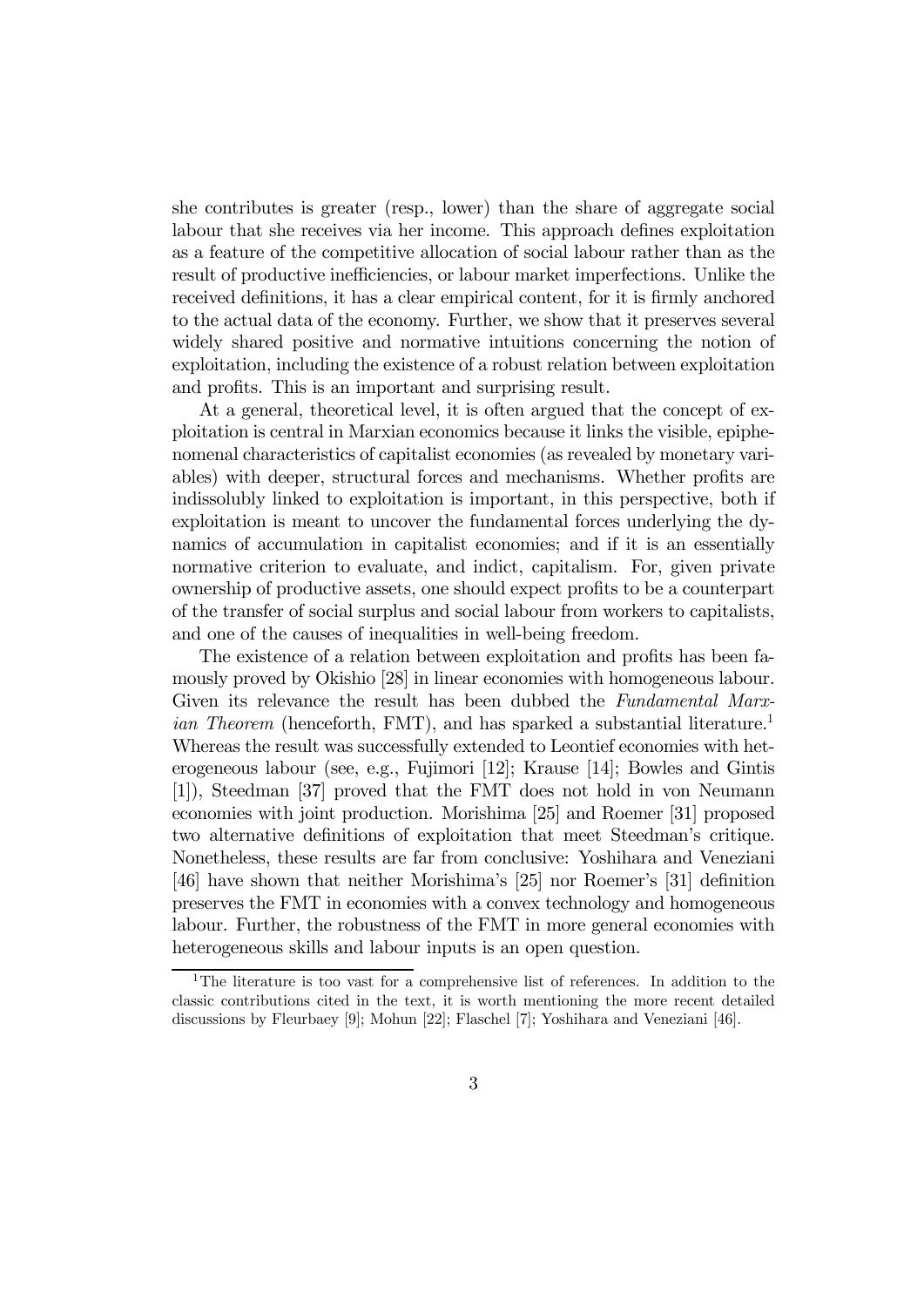As explained in section 4 below, our analysis bears only a broad conceptual relation with the FMT literature. Yet, in the light of the debates on the FMT, it is remarkable that, if the New Interpretation is adopted, then it is possible to establish a robust relation between exploitation and profits in general economic environments with heterogeneous labour. Indeed, the New Interpretation is the only definition - among the main ones in the literature - with this property.<sup>2</sup>

The second contribution of the paper is methodological. A general axiomatic approach is developed, whereby the desirable characteristics of a definition of exploitation are stated using the language of formal logic. As this is one of the first applications of axiomatic analysis to Marxian and classical economics, $3$  the next subsection addresses some methodological issues related to the use of mathematics in economics, placing our approach in the context of recent debates. The aim is not to provide a general methodological discussion, but rather to explain why the axiomatic approach adopted in this paper is both appropriate and insightful in the analysis of the concept of exploitation. The uninterested reader may safely skip to section 2.

#### 1.1 Taking the axiomatic road

This paper addresses the issue of the appropriate definition of exploitation and measure of exploitative relations in capitalist economies. The motivation of our analysis is not the lack, but the wealth of plausible candidates: as noted above, many different definitions can be, and have in fact been proposed, which incorporate different positive and normative intuitions.

The fundamental question is how to choose among all of the existing and the conceivable definitions. Thus far, the debate has largely been reactive: new definitions have often emerged as the product of a process of adjustment of the theory to various anomalies and counterexamples identified in the literature. We adopt a different approach. Rather than proposing another definition, and comparing it with the existing alternatives, we develop a general axiomatic framework to analyse what exploitation is, and how it should be measured. The axiomatic method is used to rigorously and explicitly state

<sup>2</sup>This paper significantly generalises Veneziani and Yoshihara [41], which focuses on a smaller set of economies with homogeneous labour inputs and on a specific equilibrium notion.

<sup>3</sup>Notable exceptions include Yoshihara [44], Veneziani and Yoshihara [41], and Flaschel et al. [8].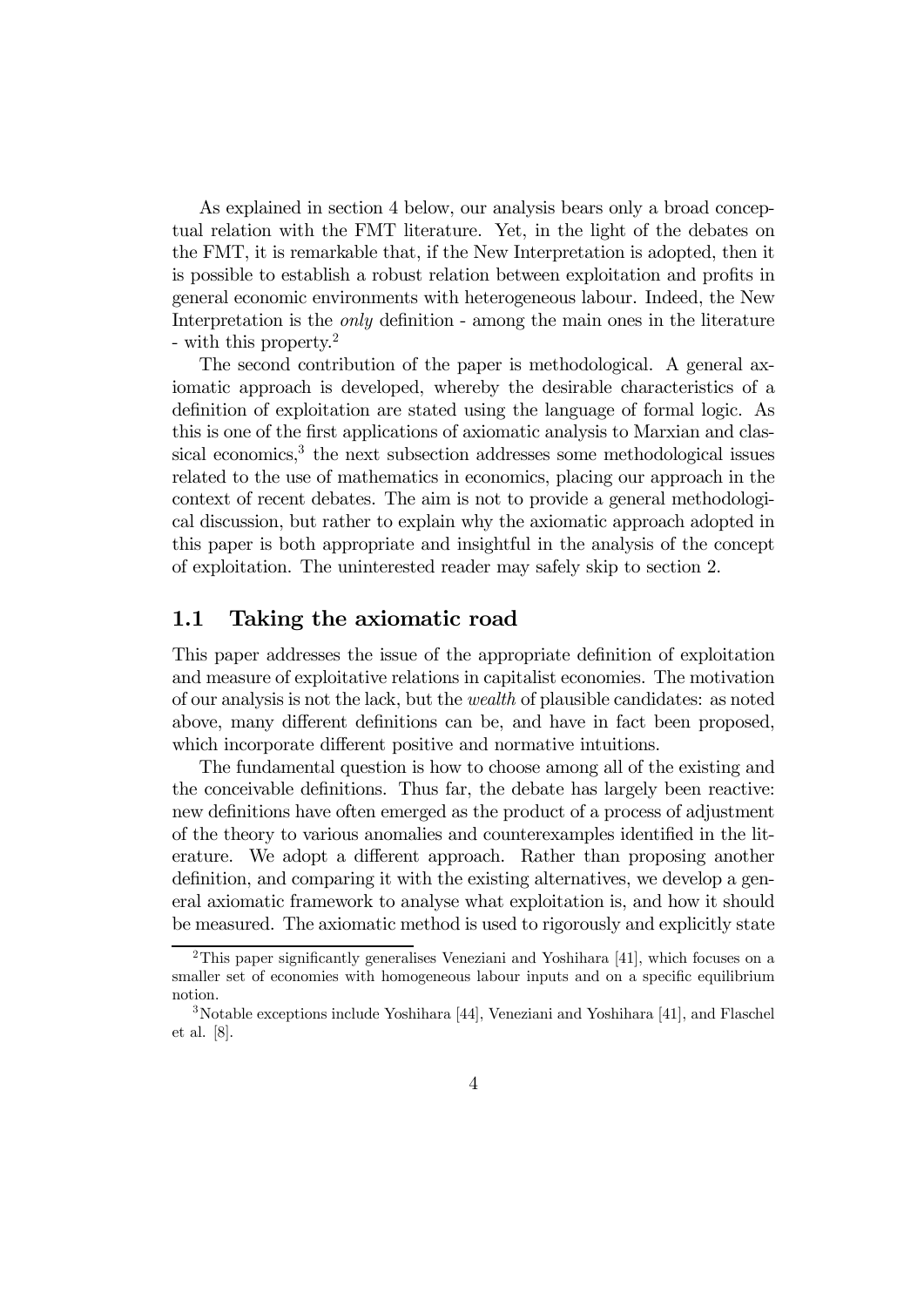the normative and positive foundations of the notion of exploitation.

The starting point of our analysis is the acknowledgment that the concept of exploitation has a quantitative dimension. This is not to say that exploitation can or should be *reduced* to a quantitative phenomenon. Purely distributive approaches that reduce exploitation to an inequality in productive assets (such as Roemer's [31] seminal property relations approach), for example, are ultimately unsatisfactory. For exploitative social relations arguably involve some form of power, force, or coercion, which need not be clearly measurable.4

Yet the concept of exploitation also has an inherently quantitative dimension, such that it is meaningful in principle to say that "advanced economies have become significantly more exploitative over the past four decades", or that "exploitation is worse in country A than in country B". Exploitation diagnoses the process through which "certain inequalities in incomes are generated by inequalities in rights and powers over productive resources: the inequalities occur, in part at least, through the ways in which the exploiters, by virtue of their exclusionary rights and powers over resources, are able to appropriate labour effort of the exploited" (Wright [43], p.1563). The analytical focus of this paper is precisely the quantitative dimension of exploitation and the most appropriate way of capturing this aspect of exploitative social relations.

It may be objected that the possibility of measuring a certain phenomenon does not imply that formal tools should be used to study it.<sup>5</sup> Critical realism, for example, has long argued against the mainstream insistence that mathematics or the logical deductivist method be used always and everywhere in economics (Lawson [16]). According to critical realists, social reality is most plausibly construed as an open, structured, dynamic and internally related system and mathematical-deductivist methods are inappropriate in the causal-explanatory analysis of open systems (Lawson [16, 18]).

A thorough discussion of the role of formal tools in social theorising goes beyond the scope of this paper. But it is worth explaining why the main objections against the use of mathematics in economics do not apply here, and the axiomatic method is both appropriate and insightful for our analysis.

<sup>4</sup>A critical discussion of Roemer's approach, and of the role of power in exploitation theory is in Veneziani [39, 40]. See also the insightful analysis in Skillman [35] and Vrousalis [42].

 $5$ Conversely, the fact that some variables are not measurable does not rule out a priori the use of formal tools and concepts (Katzner [13]).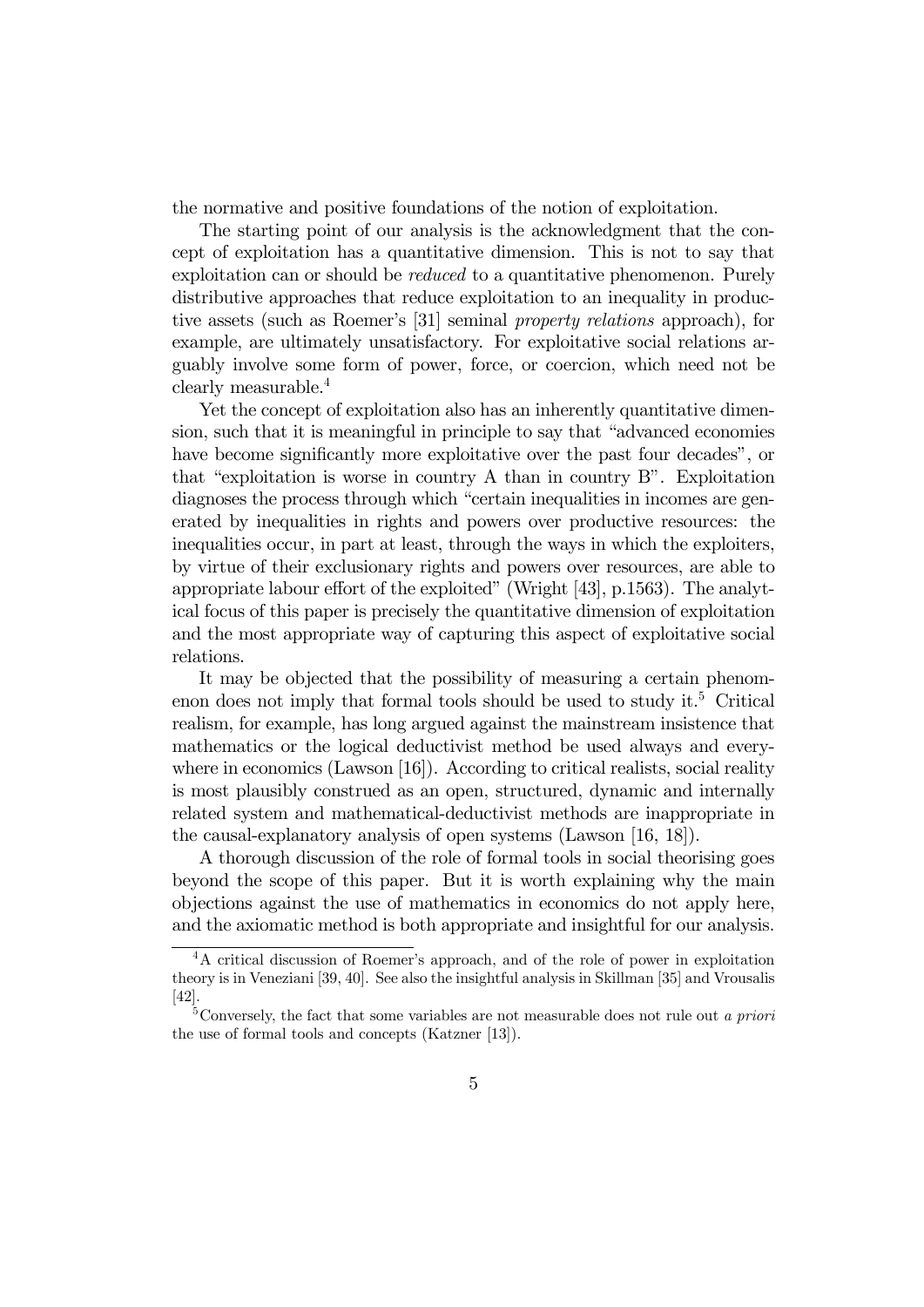This paper examines the category of "exploitation", in order to understand what it means, and how it can be captured empirically. Our theoretical effort can be conceived of as philosophical underlabouring a central concept of Marxian economics and we use the axiomatic method in order to identify the desirable properties of a definition (and measure) of exploitation. The analysis is not based on any assumptions - whether explicit or implicit - about the nature of social reality as a closed system, and about the pervasiveness of strict regularities and constant conjunctions of events.

Ours is an investigation in scientific ontology and in this respect it is similar in nature to Sen's [33] analysis of the concepts of functionings and capabilities (see Martins  $[19]$ ).<sup>6</sup> Our axiomatic framework does not incorporate any hypotheses concerning causal laws (or even tendencies) within a predictionist perspective (Lawson [16], p.60). Rather, it aims to clarify the social category of exploitation and to capture exploitative relations a posteriori, focusing on the state of the economy at a given point in time. It is therefore conceptually analogous to the approach used to identify appropriate measures of poverty or inequality (e.g., Foster [11]), labour productivity (Flaschel et al [8]), or labour content (Yoshihara and Veneziani [48]).

The axioms are thus abstract in that they incorporate relevant philosophical views about the nature and the positive and normative foundations of Marxian exploitation, and about the properties of an appropriate definition of (one aspect of) exploitative social relations. But they are also empirically oriented, in that they focus on observable, well-defined magnitudes, and do not rely on "claims that are believed to be false of our world, and of any really possible counterfactual world" (Lawson [17], p.766).

The axiomatic framework also precisely identifies the domain and scope of the analysis by focusing on a set of economic agents and on a class of economic environments and allocations. But this by no means entails a reductionist perspective. On the one hand, no strong a priori restrictions are imposed on agent behaviour or on the institutional mechanisms (market-based or otherwise) regulating economic interactions. The axioms incorporate no assumptions concerning individuals' ontology (including their selfish or ethical motivations, the origin of their preferences, or the notion of individual rationality), the nature of social interactions, and so on. On the other hand,

 ${}^{6}$ Interestingly, this is not the only similarity with Sen's theory: at the substantive level, the definition of exploitation that emerges from our analysis is conceptually related to Sen's theory of well-being freedom. For a discussion see Veneziani and Yoshihara [41].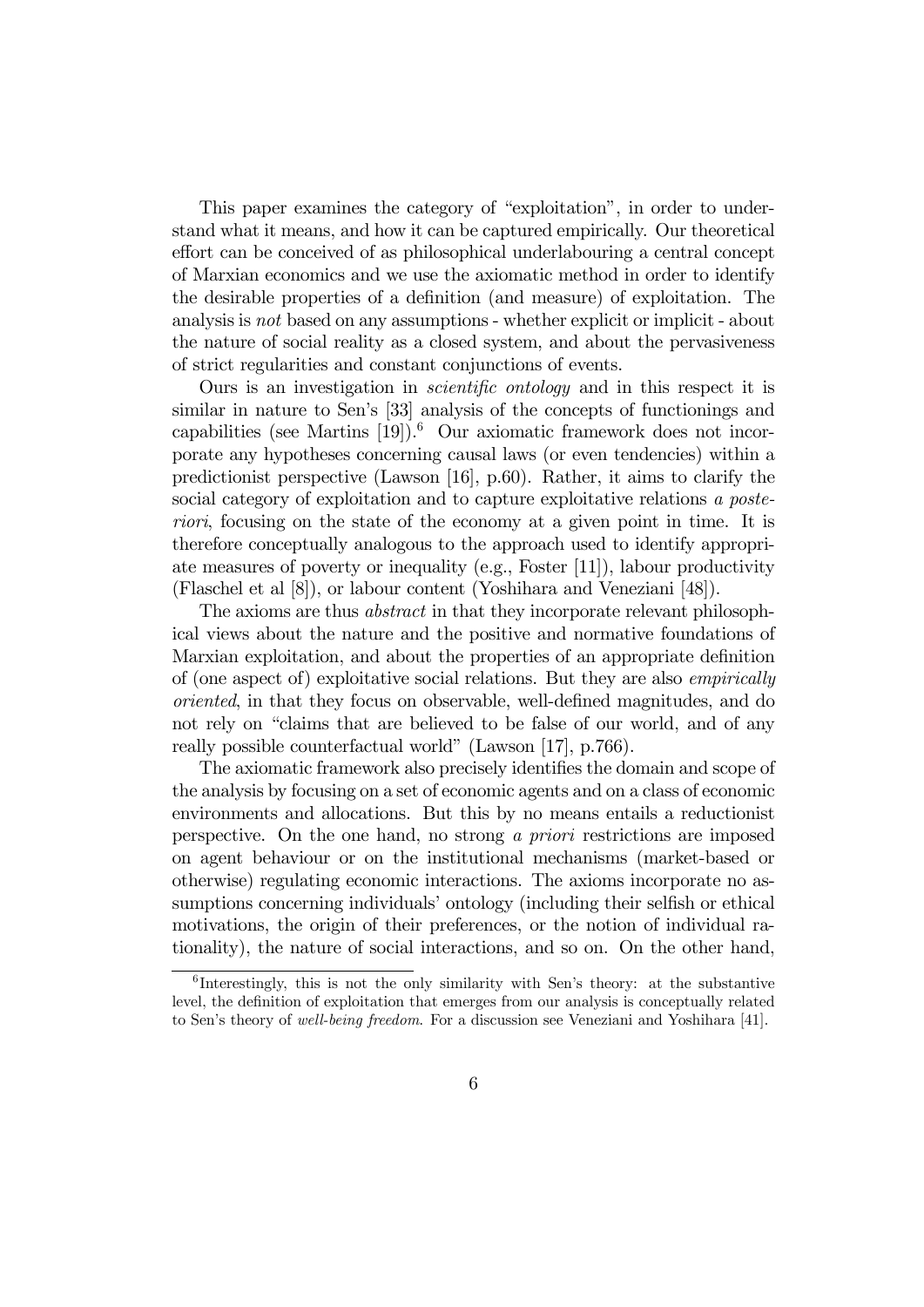although the axioms focus on the exploitation status of individual agents at a given point in time, they do not entail a commitment to atomism, to a static view of social reality, or to the existence of a fixed, given unit of analysis. The axiomatic system can be modified to incorporate aggregate, dynamic, or relational properties, depending on the object of analysis.

To be sure, the intuitive appeal of a definition is fundamental, and a certain definition should provide the right answers in situations in which we feel that intuition is a reliable guide. The axiomatic method is not "a substitute for intuition ... but instead ... a way of articulating [the intuitions that hold in specific situations] into operationally useful conditions pertaining to an entire class of cases" (Thomson [38], p.356). Indeed, as shown by the often surprising impossibility results obtained in social choice theory, or by the very difficulty in providing a definition of exploitation that preserves key Marxian insights, intuition alone can be insufficient. When delineating the properties of the appropriate definition of exploitation, "Informal insights, important as they are, cannot replace the formal investigations that are needed to examine the congruity and cogency of combinations of values and of apparently plausible demands" (Sen [34], p.353).

Of course, the axiomatic method does not necessarily lead to univocal conclusions: one can reject any of the axioms below, and propose a new one, possibly leading to an alternative definition of exploitation. This indeterminacy is not a property of axiomatic analysis per se: it is inherent in all social theorising and it simply reflects different positive and normative intuitions.<sup>7</sup> If anything, the axiomatic method has the advantage of making such intuitions explicit, thus forcefully directing research and debate to the foundational issues concerning the nature and measurement of exploitation.

This is an important point. Unlike in much of the mainstream, in this paper the axiomatic method is not used in a purely instrumental way, for example in order to generate predictions that match empirical data, and regardless of the actual relevance of the axioms (Lawson [16, 18]). The content of the axioms is central to our analysis, and the relevance and meaningfulness of the conclusions ultimately depends on it.<sup>8</sup> As noted by Foster, in his

<sup>7</sup>As Sen ([32], p.187) noted in his insightful discussion of the labour theory of value, "since several motivations underlying the labour theory of value can be distinguished, it is not really surprising that different conventions for calculating aggregate labour magnitudes would exist and also appear natural in different contexts. The source of these ambiguities . . . [rests] in the basic multiplicity of motivation underlying the labour theory."

<sup>&</sup>lt;sup>8</sup>In this respect, the axiomatic approach adopted in this paper is fundamentally differ-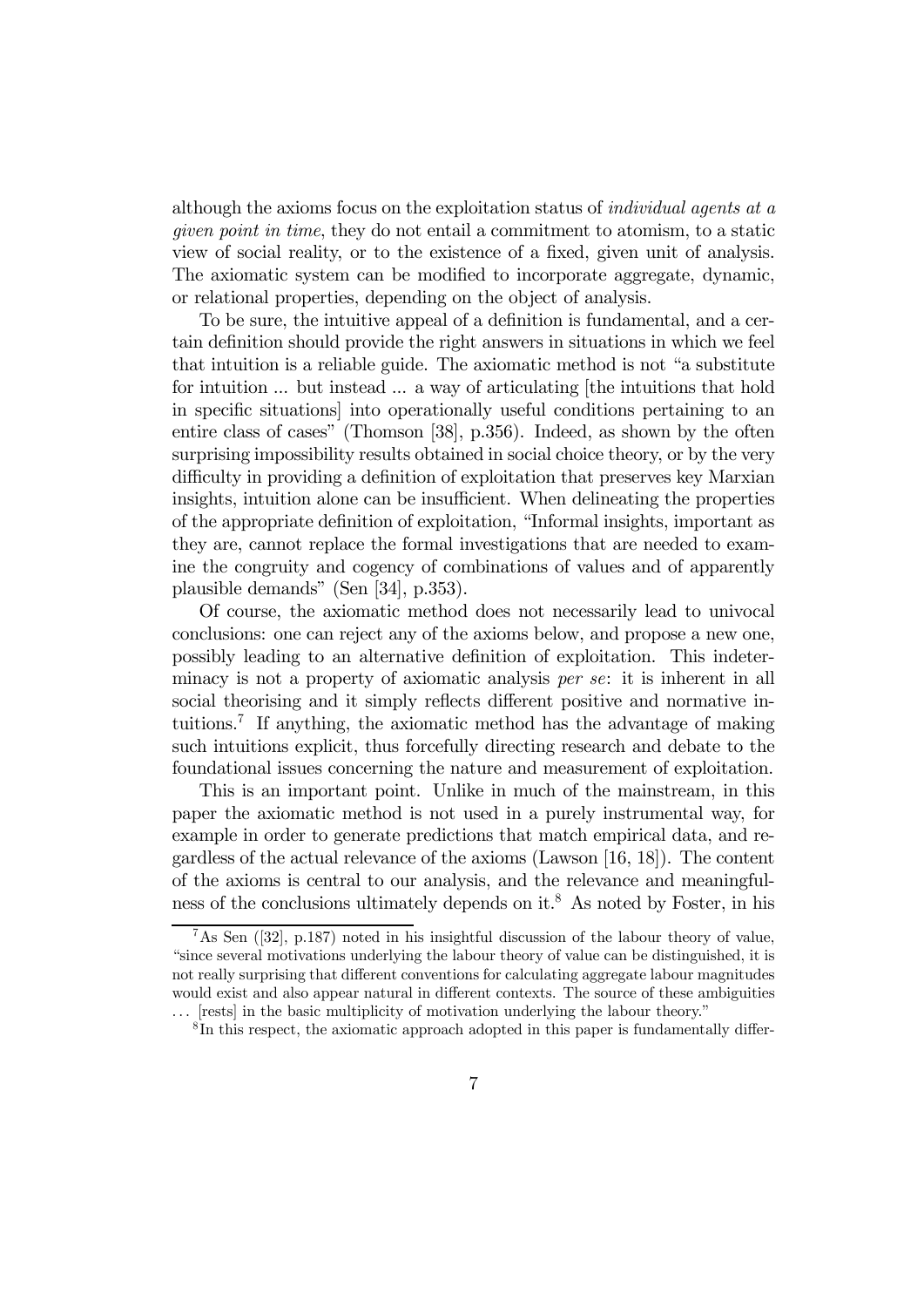thoughtful discussion of inequality and poverty measures, "The relevance of an axiomatic result depends entirely on the acceptability or usefulness of its constituent properties" (Foster [11], p.367).

#### 2 Economic states

The aim is to analyse exploitation without imposing any significant restrictions on agents' behaviour, market structure, and so on. Therefore we keep the description of the economic environment to a bare minimum. Consider an economy with N agents, n commodities, and T types of labour. Let  $\mathcal N$ be the set of agents with generic element  $\nu$  and let T be the set of types of labour with generic element  $\tau$ .

Technology is described by a production set  $P$  with elements - activities of the form  $\alpha = (-\alpha_l, -\alpha, \overline{\alpha})$  where  $\alpha_l \equiv (\alpha_{l\tau})_{\tau \in \mathcal{T}} \in \mathbb{R}_+^T$  is a profile of labour inputs used in production and measured in hours;  $\alpha \in \mathbb{R}^n_+$  are the inputs of the produced goods; and  $\overline{\alpha} \in \mathbb{R}^n_+$  are the outputs of the n goods.<sup>9</sup> By measuring labour inputs in terms of time, this description of the technology includes standard economies as a special case.10

The net output vector arising from  $\alpha$  is denoted as  $\hat{\alpha} \equiv \overline{\alpha} - \alpha$  and the set of efficient activities in P is denoted as  $\partial P^{11}$ . In the rest of the paper, we assume that: the technology displays constant returns to scale; firms can decide not to activate any process; and the production of any output requires *some* labour and *some* capital.<sup>12</sup> These restrictions are rather mild and standard in heterodox (and even mainstream) approaches.

Each agent  $\nu \in \mathcal{N}$  is endowed with a (possibly zero) vector of productive assets,  $\omega^{\nu} \in \mathbb{R}^{n}_{+}$ , and a nonempty set of types of labour  $\mathcal{T}^{\nu} \subseteq \mathcal{T}$  that can

ent, for example, from Gérard Debreu's classic Theory of value.

<sup>9</sup> In principle, all variables should be dated. However, because we analyse exploitative relations in a given economy at a given point in time, we drop the time subscript for notational convenience.

 $10\text{Consider, for example, a production technology with homogeneous labour inputs but}$ heterogeneous skills among agents. The set  $\mathcal T$  of types of labour can be interpreted as the qualitatively homogeneous but quantitatively different labour skills. Then this technology can be represented by a set  $P \subseteq \mathbb{R}_+^T \times \mathbb{R}_+^n \times \mathbb{R}_+^n$  with  $T = N$  types of heterogeneous labour, where each component of  $\alpha_l \in \mathbb{R}^N_+$  is measured in the time unit, thus incorporating skills in the description of the technology.

<sup>&</sup>lt;sup>11</sup>Formally:  $\partial P \equiv \{ \alpha \in P \mid \nexists \alpha' \in P \text{ such that } \alpha'_i > \alpha_i \text{ for all } i \}.$ 

<sup>&</sup>lt;sup>12</sup>These assumptions on P are stated formally in appendix A.1.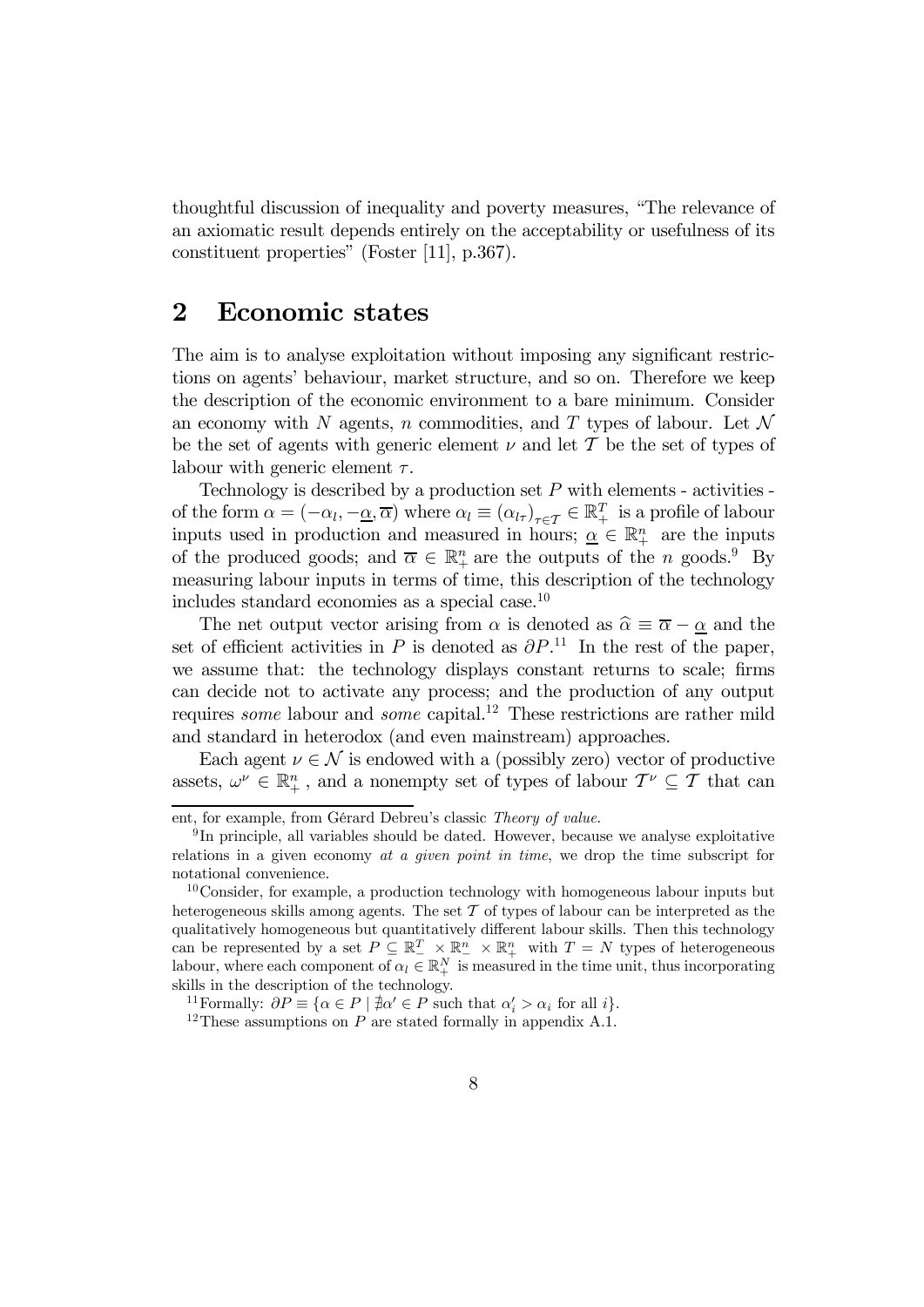be used in production. The total amount of time that can be used either productively (possibly in different types of labour) or in leisure activities, is normalised to one. Let  $C \subseteq \mathbb{R}_+^n \times [0,1]^T$  be the set of all conceivable choices of each agent with generic element  $(c^{\nu}, \lambda^{\nu})$ , where  $c^{\nu} \in \mathbb{R}^n_+$  is  $\nu$ 's consumption vector and  $\lambda^{\nu} = (\lambda_1^{\nu}, ..., \lambda_T^{\nu})$  describes the amount of time of each type of labour spent by  $\nu$  in productive activities, where  $\lambda^{\nu}_{\tau} \in [0,1]$  for all  $\tau \in \mathcal{T}^{\nu}$ ,  $\lambda_{\tau}^{\nu} = 0$  for all  $\tau \in \mathcal{T} \backslash \mathcal{T}^{\nu}$ , and  $\sum_{\tau \in \mathcal{T}^{\nu}} \lambda_{\tau}^{\nu} \leq 1$ .

Let  $(p, w)$  be the  $1 \times (n + T)$  vector describing the (positive) prices of the  $n$  commodities and the (nonnegative) wages of the  $T$  types of labour. Let  $\pi^{\max} = \max_{\alpha \in P} \frac{p\widehat{\alpha} - w\alpha_l}{p\alpha}$  be the maximum profit rate that can be obtained at prices  $(p, w)$ , and let  $P^{\pi}(p, w)$  be the set of production processes that yield the maximum profit rate at  $(p, w)$ .<sup>13</sup>

Our analysis does not depend on any specific assumptions on individual households' or firms' behaviour, or on the institutional framework in which agents interact. However, both the key axioms and the main results apply only to a class of economic scenarios which may, or may not, turn out to be true ex post. Yet they are sufficiently general and theoretically relevant to warrant investigation and to cover a large set of possible cases.

Let 0 be the null vector. An *economic environment* is a set of agents,  $\mathcal{N}$ ; a production set,  $P$ ; a consumption space,  $C$ ; a profile of agents' sets of types of labour,  $(T^{\nu})_{\nu \in \mathcal{N}}$ ; and a profile of agents' endowments of productive assets,  $(\omega^{\nu})_{\nu \in \mathcal{N}}$ . Given an economic environment, an *economic outcome* is a price vector,  $(p, w)$ , a profile of consumption and labour decisions  $(c^{\nu}, \lambda^{\nu})_{\nu \in \mathcal{N}}$ , and a profile of production activities operated by agents  $(\alpha^{\nu})_{\nu \in \mathcal{N}}$ , with aggregate production activity,  $\alpha^{p,w} = \sum_{\nu \in \mathcal{N}} \alpha^{\nu}$ , such that:<sup>14</sup> (i)  $\hat{\alpha}^{p,w} \ge \sum_{\nu \in \mathcal{N}} c^{\nu}$ ; (ii)  $p\widehat{\alpha}^{p,w} - w\alpha_l^{p,w} \geqq 0$ ; (iii)  $\alpha^{p,w} \in P^{\pi}(p,w)$  with  $\alpha_l^{p,w} = \sum_{\nu \in \mathcal{N}} \lambda^{\nu}$ ; and (iv)  $pc^{\nu} = \pi^{\max} \rho \alpha^{\nu} + w \lambda^{\nu}$  for all  $\nu \in \mathcal{N}$ . A pair of an economic environment and an economic outcome is an economic state (henceforth, ES).

The concept of ES is very general, with no substantive restrictions on behaviour, technology or institutions. Conditions (i) and (ii) are hardly demanding: they simply state that aggregate net output can at least provide for consumption, and that aggregate profits are nonnegative, respectively. Condition (iii) is only slightly more restrictive in that it postulates that producers activate profit-rate-maximising processes. This is consistent with Marx's

<sup>&</sup>lt;sup>13</sup> Formally,  $P^{\pi}(p, w) = \left\{ \alpha \in P \mid \pi^{\max} = \frac{p\hat{\alpha} - w\alpha_1}{p\alpha_1} \right\}$  $\}$ .

<sup>&</sup>lt;sup>14</sup>For all vectors  $x, y \in \mathbb{R}^n$ ,  $x \geq y$  if and only if  $x_i \geq y_i$   $(i = 1, \ldots, n)$ ;  $x \geq y$  if and only if  $x \geq y$  and  $x \neq y$ ;  $x > y$  if and only if  $x_i > y_i$   $(i = 1, \ldots, n)$ .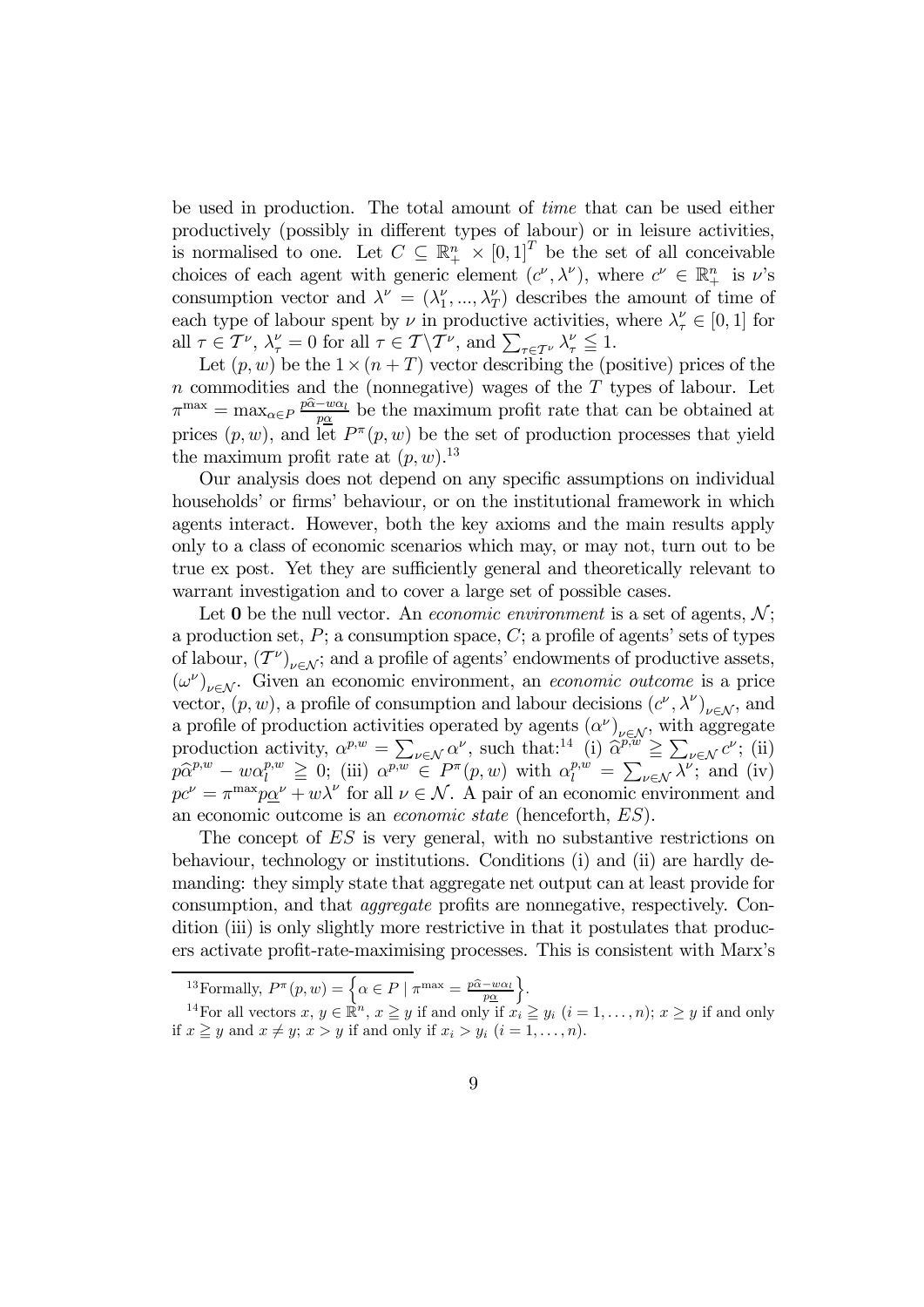$([21], ch.10)$  analysis of capitalist behaviour and is common in heterodox approaches (including Sraffian price theory). It is also theoretically justified because it is desirable to obtain a definition of exploitation that can capture exploitative social relations under optimal capitalist behaviour. In Marxian theory, exploitation is the product of capitalist social relations, rather than mistakes, technical inefficiencies, or market imperfections.<sup>15</sup> Condition (iv) postulates that individual expenditure is subject to the budget constraint. This yields no significant loss of generality and it does not rule out savings, as the bundle  $c^{\nu}$  is not necessarily restricted to consumption goods and services. Further, it is theoretically justified because in Marxian theory, exploitation is primarily the product of capitalist social relations, and in particular of the wage relation, rather than credit markets or individual life-cycle decisions.

The notion of ES does not incorporate any of the standard features of mainstream models such as utility functions, selfish optimising (or even boundedly rational) consumers, and differentiable production functions. The production set is sufficiently general to allow for the existence of a differentiable production function, but it does not postulate it and nothing depends on neoclassical assumptions of any sort. Nor does the definition of ES rely on the concept of equilibrium. According to Lawson [18], a focus on equilibrium is a requirement of mathematical models proceeding in deductive mode to specify causal influences. But our inquiry is of a different, ontological nature and so we do not need any notion of equilibrium or closure.

Perhaps more importantly, the concept of ES is not a description of the functioning of the economy: how it is structured, what agents do or how they choose, and so on. Rather, it acts formally as a domain condition: it defines the scope and boundaries of the analysis. Social scientific theorising is always context-specific, and the definition of ES makes the context explicit. It is important to note, however, that such boundaries are rather wide indeed (and significantly wider than in the literature), for conditions  $(i)-(iv)$  can obtain in a range of economies and under many different assumptions concerning, e.g., institutions and behaviour.<sup>16</sup> Further, although it is an open question whether our conclusions hold even more generally, the key insights of the

<sup>&</sup>lt;sup>15</sup>Note that the condition  $\alpha_l^{p,w} = \sum_{\nu \in \mathcal{N}} \lambda^{\nu}$  does not imply any form of labour market equilibrium or optimising behaviour. It simply states that the labour used in production is performed by the agents in the economy.

 $16$ The set of economic states is nonempty. It contains, for example, generalisations of Roemer's [30, 31] economies as special cases (see the Addendum).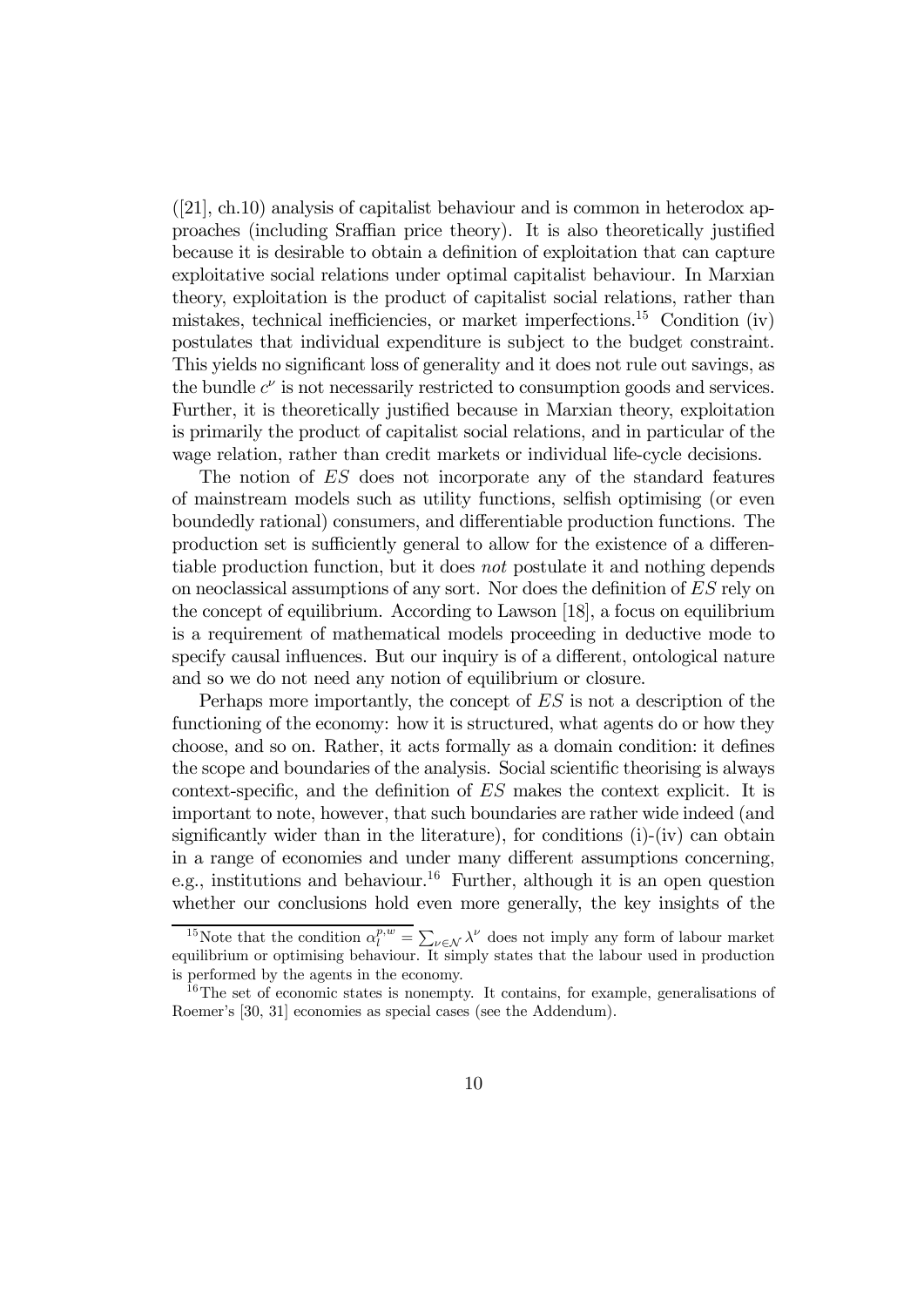paper are robust to several changes in the definition of  $ES$ <sup>17</sup>

## 3 Defining Marxian exploitation

In Marxian theory, exploitation can be seen in two related but slightly different ways. One can focus on the difference between the labour performed by workers and the labour socially necessary to produce the goods they consume. Or, one can conceptualise exploitative social relations as characterised by systematic differences between the labour that agents 'contribute' to the economy and the labour they 'receive'. As soon as one moves away from the simplest linear economies, none of these concepts is clearly defined and, as already noted, various definitions have been proposed which reflect different views concerning the concept of exploitation.

Most (though not all) of the previous debates have revolved around the appropriate definition of socially necessary labour time, or of the labour received by agents. In order to focus on this issue, contributors have analysed economies with homogeneous labour, in which the labour performed by workers, or the labour that they contribute to the economy is uncontroversial: it corresponds to the labour time spent in productive activities. In more general economies, however, these concepts are not trivial.

In this section, we extend some of the main definitions to economies with heterogeneous labour. The key step is to acknowledge that although the notion of labour performed, or contributed to the economy is theoretically important, the differences between alternative approaches lie elsewhere. Therefore we adopt a common definition of the labour performed, or contributed by agents, measured by the value of the labour time spent in production.

This approach is consistent with the classical economists' view on how to convert different types of labour into a single unit, whereby "the different kinds of labour are to be aggregated via the (gold) money wage rates" (Kurz and Salvadori [15], p.324). According to Smith, for example,

"It is often difficult to ascertain the proportion between two different quantities of labour. The time spent in two different

<sup>&</sup>lt;sup>17</sup>For example, all of our results continue to hold if condition (iv) is weakened to require that expenditure does not exceed income, and condition (i) is weakened to require that aggregate net output is at least as high as the consumption of any individual agent  $(\hat{\alpha}^{p,w} \geq$  $c^{\nu}$  for each  $\nu \in \mathcal{N}$ , or, indeed, that aggregate net output be strictly positive.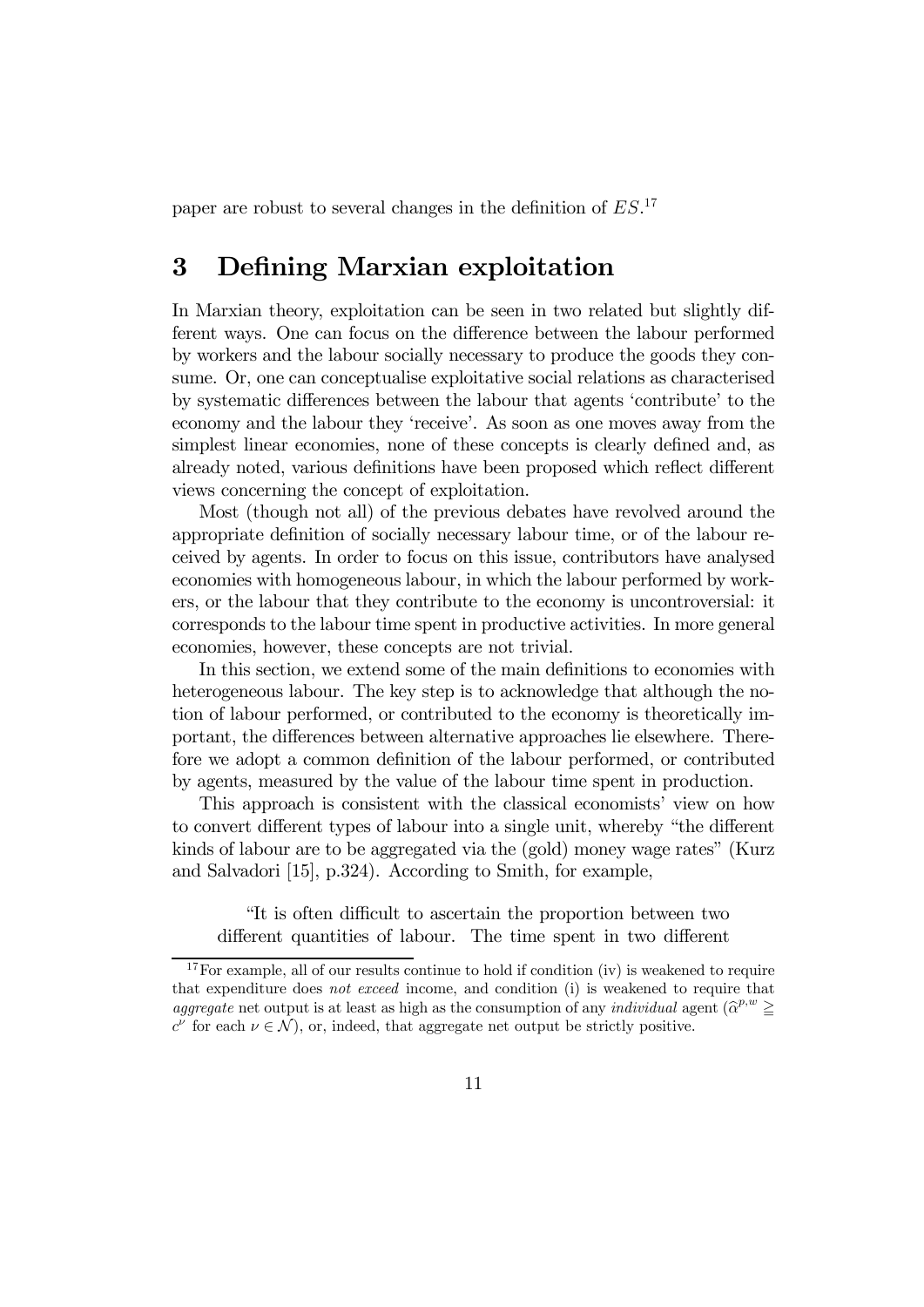sorts of work will not always alone determine this proportion. The different degrees of hardship endured, and of ingenuity exercised, must likewise be taken into account. There may be more labour in an hour's hard work, than in two hours easy business; or in an hour's application to a trade which it cost ten years labour to learn, than in a month's industry, at an ordinary and obvious employment. But it is not easy to find any accurate measure either of hardship or ingenuity. In exchanging, indeed, the different productions of different sorts of labour for one another, some allowance is commonly made for both. It is adjusted, however, not by any accurate measure, but by the higgling and bargaining of the market, according to that sort of rough equality which, though not exact, is sufficient for carrying on the business of common life" (Smith [36], ch.V, pp.34-35).

One can similarly interpret Ricardo's ([29], ch.I, section II, p.11) arguments that "The estimation in which different quantities of labour are held, comes soon to be adjusted in the market with sufficient precision for all practical purposes, and depend much on the comparative skill of the labourer, and intensity of the labour performed". Despite some debates on the concept of "abstract labour", our approach is also consistent with Marx's ([20], pp.51-2) views on the conversion of complex labour into simple labour.

Indeed, although exploitation theorists often do not provide a complete extension of their definitions to economies with heterogeneous labour, in the main they do endorse (albeit sometimes implicitly) the classical economists' view on the use of wages for the reduction of different types of labour to a single unit (see, e.g., Morishima [24], ch.14; Duménil et al.  $[4]$ ).<sup>18,19</sup>

Consider first Morishima's [24, 25] classic definition. For any ES and any bundle  $c \in \mathbb{R}_+^n$ , let l.v.  $(c; w)$  denote the minimum amount of labour necessary to produce  $c$  as net output.<sup>20</sup> According to Morishima, the amount of labour received by agent  $\nu$ , who consumes  $c^{\nu}$ , is l.v.  $(c^{\nu}; w)$ . Therefore:

**Definition 1:** Consider any ES. Agent  $\nu \in \mathcal{N}$ , who supplies  $\lambda^{\nu}$  and consumes c<sup> $\nu$ </sup>, is exploited if and only if  $w\lambda^{\nu} > l.v.$  (c<sup> $\nu$ </sup>; w) and an exploiter if and

<sup>&</sup>lt;sup>18</sup>It is also worth noting that Yoshihara and Veneziani [48] have proved that in economies with heterogeneous labour the *waqe-additive measure* is the unique measure of labour content that satisfies a small set of theoretically robust and intuitive axioms.

<sup>&</sup>lt;sup>19</sup>For a different approach see Okishio [26, 28]; Fujimori [12]; Krause [14].

<sup>&</sup>lt;sup>20</sup>Formally:  $l.v. (c; w) \equiv \min \{w \alpha_l \mid \alpha \in P \& \hat{\alpha} \geqq c\}.$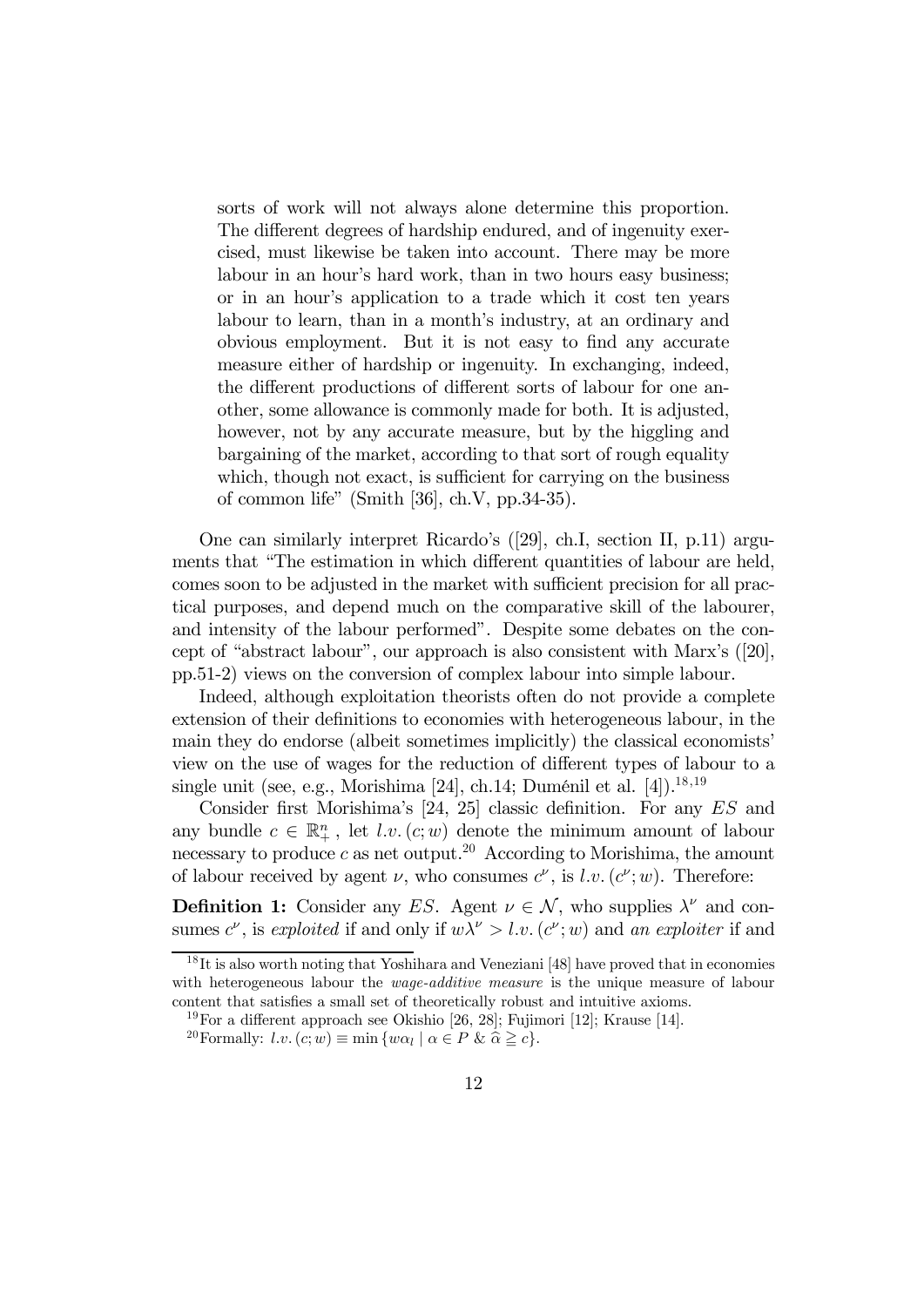only if  $w\lambda^{\nu} < l.v. (c^{\nu}; w)$ .

Definition 1 has some desirable characteristics, according to Morishima ([25], pp.616-618): the notion of exploitation is well-defined because l.v.  $(c; w)$ is unique, well-defined and nonnegative.<sup>21</sup> Furthermore, although wages are necessary to convert different types of labour into a single unit, exploitation status can be determined prior to and independent of the prices of commodities, as in classical Marxian theory.

According to Roemer [30, 31], however, Definition 1 is conceptually flawed because it identifies exploitation status based on production techniques that may never be used by profit-maximising capitalists, and because the labour received by agents should be defined incorporating information about the prices of produced commodities, also. Like Morishima [25], Roemer [31] focuses on the bundle  $c^{\nu}$  actually consumed by agents but argues that its labour content, denoted as  $l.v. (c^{\nu}; p, w)$ , is given by the minimum amount of labour necessary to produce it as net output using profit-rate-maximising production processes,<sup>22</sup> for only the latter are activated by capitalists. Then, according to Roemer, exploitation status is determined as follows:

**Definition 2:** Consider any ES. Agent  $\nu \in \mathcal{N}$ , who supplies  $\lambda^{\nu}$  and consumes c<sup> $\nu$ </sup>, is exploited if and only if  $w\lambda^{\nu} > l.v.$  (c<sup> $\nu$ </sup>; p, w) and an exploiter if and only if  $w\lambda^{\nu} < l.v. (c^{\nu}; p, w)$ .

Although they preserve some important Marxian insights, Definitions 1 and 2 have been criticised because exploitation status depends on counterfactual amounts of labour content (see, e.g., Flaschel [6, 7]). For the production activities yielding l.v.  $(c^{\nu}; w)$  or l.v.  $(c^{\nu}; p, w)$  may be different from those actually used in the economy. According to critics, this use of counterfactuals is theoretically undesirable and makes exploitation an empirically vacuous notion, since the computation of l.v.  $(c^{\nu}; w)$  and l.v.  $(c^{\nu}; p, w)$  requires information that is normally unavailable, including, in Morishima's own words, "information about all the available techniques of production, actually chosen *or potentially usable*" ([25], p.617, italics added).<sup>23</sup>

An alternative approach has been recently proposed by Yoshihara and Veneziani ([45, 44, 41]). Consider any ES. For any  $c \in \mathbb{R}^n_+$  such that

<sup>&</sup>lt;sup>21</sup>This follows from assumptions  $\bf{A0} \sim \bf{A2}$  in Appendix A.1 (see Roemer [30], Proposition 2.1). The same holds for  $l.v.$   $(c; p, w)$  below.

<sup>&</sup>lt;sup>22</sup> Formally: for any  $c \in \mathbb{R}_+^n$ ,  $l.v. (c; p, w) \equiv \min \{w\alpha_l | \alpha \in P^{\pi}(p, w) \& \hat{\alpha} \geq c\}$ .<br><sup>23</sup> See Yoshihara and Veneziani [46] for a detailed discussion.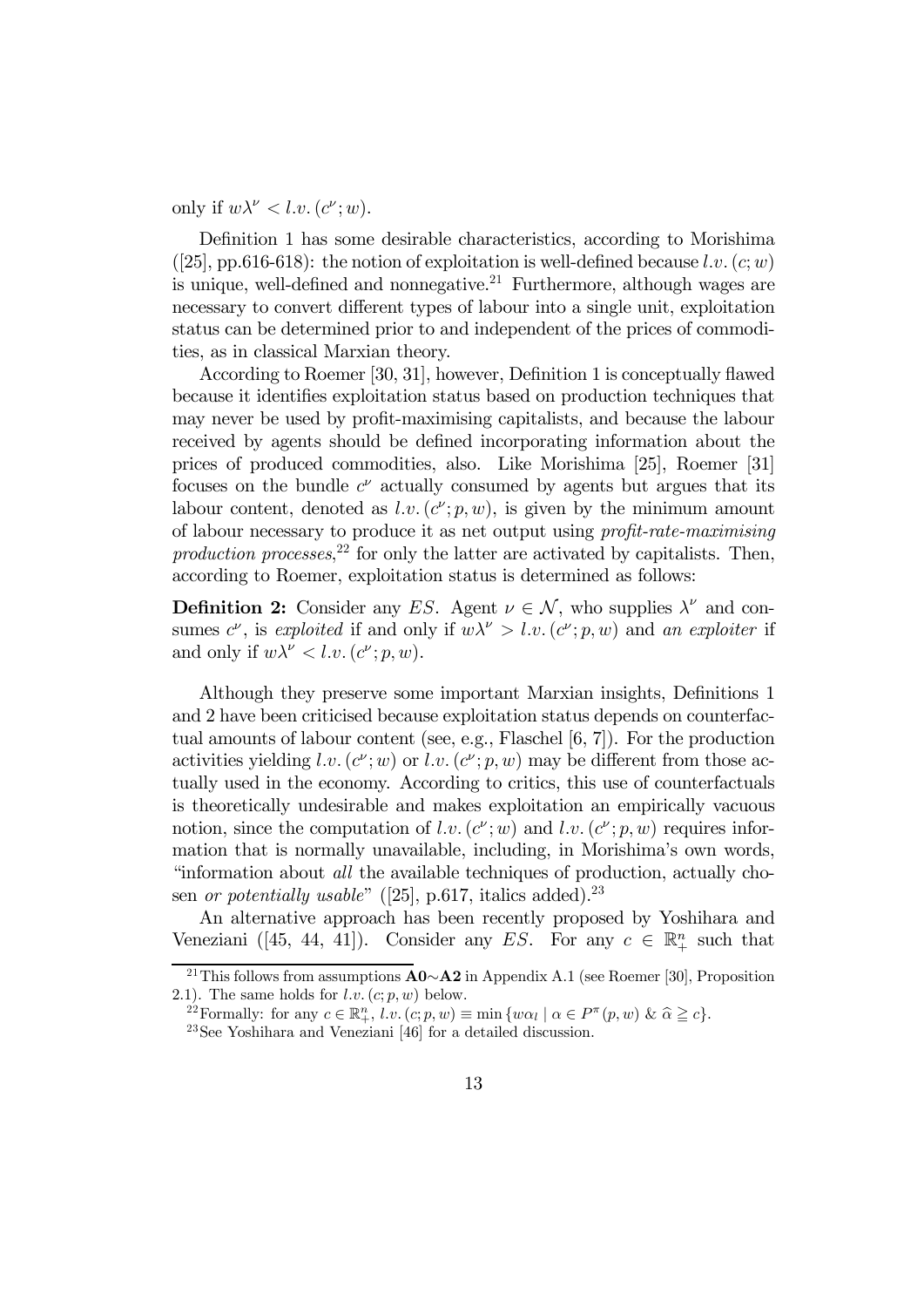$pc \leq p\hat{\alpha}^{p,w}$ , the labour content of c is defined as  $l.v. (c; p, w, \alpha^{p,w}) \equiv \tau^c w \alpha_l^{p,w}$ , where  $\tau^c \in [0,1]$  is such that  $\tau^c p \hat{\alpha}^{p,w} = pc^{24}$ . Thus, the labour content of aggregate net output,  $\hat{\alpha}^{p,w}$ , is equal to the value of total social labour,  $\alpha_l^{p,w}$ , and the labour contained in any bundle c (whose value does not exceed national income) is equal to the fraction  $\tau^c$  of social labour necessary to produce a fraction of aggregate net output,  $\tau^c \hat{\alpha}^{p,w}$ , that has the same value as c. Then:

**Definition 3:** Consider any ES. Agent  $\nu \in \mathcal{N}$ , who supplies  $\lambda^{\nu}$  and consumes c<sup>ν</sup> is exploited if and only if  $w\lambda^{\nu} > l.v.$  (c<sup>ν</sup>; p, w,  $\alpha^{p,w}$ ) and an exploiter if and only if  $w\lambda^{\nu} < l.v. (c^{\nu}; p, w, \alpha^{p,w}).$ 

Definition 3 is conceptually related to the 'New Interpretation' of Duménil [3] and Foley [10]. In fact, for any agent  $\nu \in \mathcal{N}$ ,  $\tau^{c^{\nu}}$  represents  $\nu$ 's share of national income, and so  $\tau^{c^{\nu}} w \alpha_l^{p,w}$  is the share of (the value of) social labour that  $\nu$  receives by earning the income exactly necessary to buy  $c^{\nu}$ . As in Roemer's [31] approach (and unlike in Morishima's), exploitation status can be identified only if goods' prices are known, but social relations play a more central role, because the definition of exploitation requires knowledge of the social reproduction point, and it is related to the production and distribution of national income and social labour. Indeed, unlike Definitions 1 and 2, Definition 3 depends exclusively on empirically observable magnitudes. Nonetheless, the New Interpretation has been criticised because, unlike Definitions 1 and 2, the agents' actual consumption choices are only indirectly relevant to determine exploitation status, and unlike Definition 1, exploitation status depends on information about commodity prices.

This brief (and admittedly partial) survey shows that there are many possible approaches - incorporating different positive and normative intuitions - to explain what exploitation is and how it should be captured. The question then is how to adjudicate between them. Some preliminary answers are provided in the next section.

### 4 Axiomatising Marxian exploitation

In this section, we discuss two axioms incorporating some key properties that a definition of exploitation, and measure of exploitative relations, should

<sup>&</sup>lt;sup>24</sup>If  $p\hat{\alpha}^{p,w} = 0$ , we set  $\tau^c = 0$  by definition.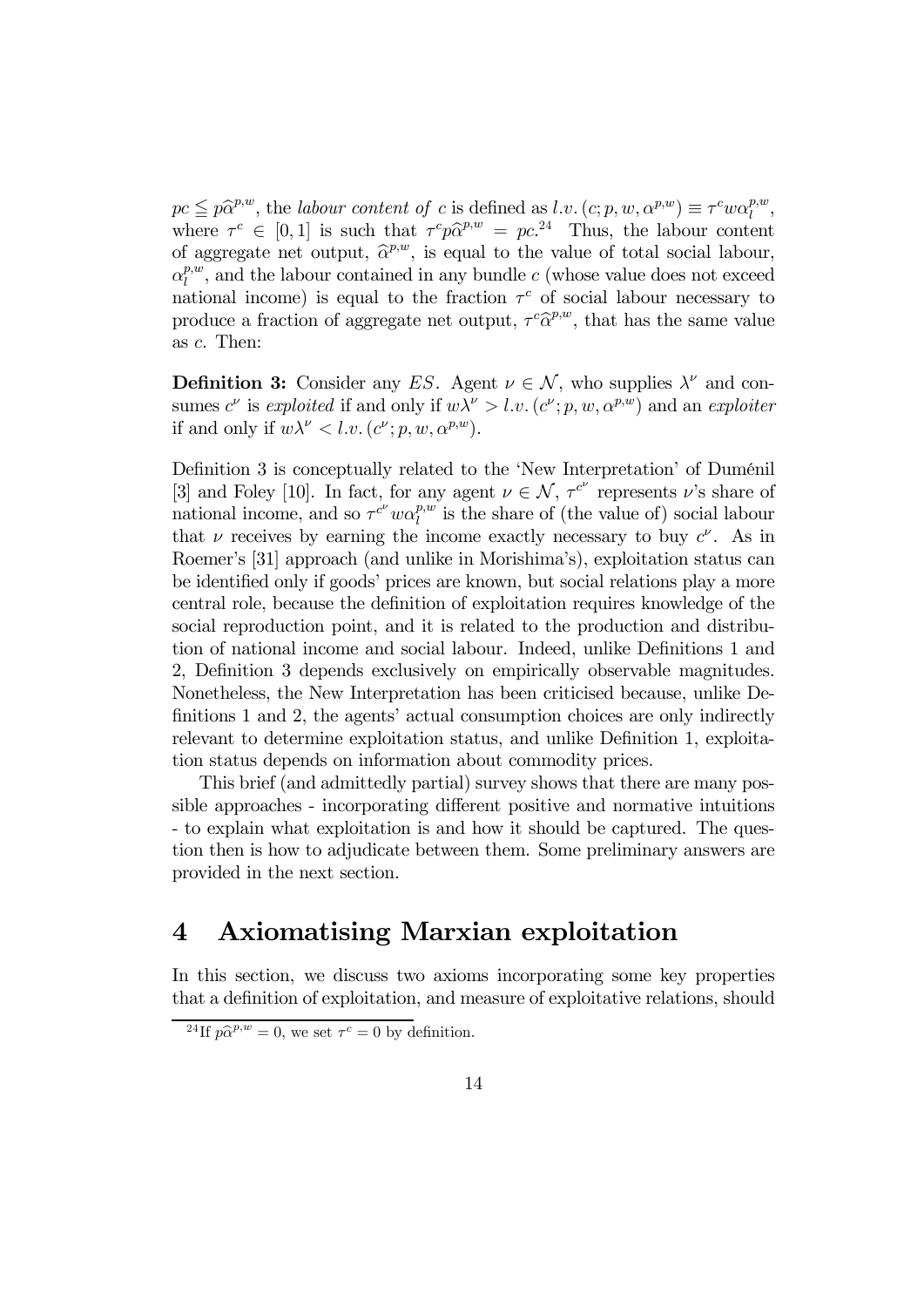satisfy and analyse their implications.

To be specific, for any ES, let  $W_+ \equiv \{ \nu \in \mathcal{N} \mid \omega^{\nu} = \mathbf{0} \& w\lambda^{\nu} > 0 \}$ :  $W_+$ is the set of agents with no initial endowments who supply some (productive) labour at a given ES. Our axiomatic analysis focuses on the exploitation status of the agents in  $W_+$ . Theoretically, the set  $W_+$  is of focal interest from a Marxian perspective even in societies with a complex class structure: if any agents are exploited, propertyless agents who supply wage labour should be among them. Formally, as argued below, focusing on a strict subset of the set of agents makes the axiomatic restrictions weak and undemanding.

The first axiom is a domain condition capturing some minimal intuitions that represent the core of Marxian exploitation theory and that are shared by all of the main approaches.

Labour Exploitation with Heterogeneous Labour (LEH): Consider any ES. Given any definition of exploitation, the set of exploited agents  $N^{ted} \subseteq \mathcal{N}$  has the following property. There exists a profile  $(c_e^1, ..., c_e^{|W_+|})$ such that, for any  $\nu \in W_+$ ,  $c_e^{\nu} \in \mathbb{R}_+^n$ ,  $pc_e^{\nu} = w\lambda^{\nu}$ , and for some  $\alpha^{c_e^{\nu}} \in \partial F$ with  $\widehat{\alpha}^{c_e} \geq c_e^{\nu}$  and  $\widehat{\alpha}^{c_e} \ngeq c_e^{\nu}$ :

 $\nu \in N^{ted}$  if and only if  $w\alpha_l^{c_e^{\nu}} < w\lambda^{\nu}$ .

In order to interpret LEH, recall that the exploitation status of agent  $\nu$ is determined by the difference between the amount of labour that  $\nu$  'contributes' to the economy, and the amount she 'receives'. As argued in section 3, in the main approaches consistent with the classical economists' view, the former quantity is given by the value of the labour supplied by  $\nu, w\lambda^{\nu}$ . But there are many possible views concerning the latter quantity. As a domain condition, LEH provides some minimal, key restrictions on the definition of the amount of labour that a theoretically relevant subset of agents receives.<sup>25</sup>

To be specific, LEH requires that the exploitation status of each propertyless worker  $\nu \in W_+$  be determined by identifying a nonnegative vector  $c_e^{\nu}$  - call it an *exploitation reference bundle* (hereafter, ERB) - whose labour content - the amount of labour that  $\nu$  receives - is the labour necessary to produce the ERB efficiently as net output, valued at current wages,  $w\alpha_l^{c_e^k}$ . If

<sup>&</sup>lt;sup>25</sup>LEH only applies to labour-based definitions of exploitation. It is not relevant, for example, for Roemer's [31] property-relations definition or for entitlement-based theories (Ferguson [5]). Related axioms are analysed in Yoshihara and Veneziani [45], Yoshihara [44] and Veneziani and Yoshihara [41].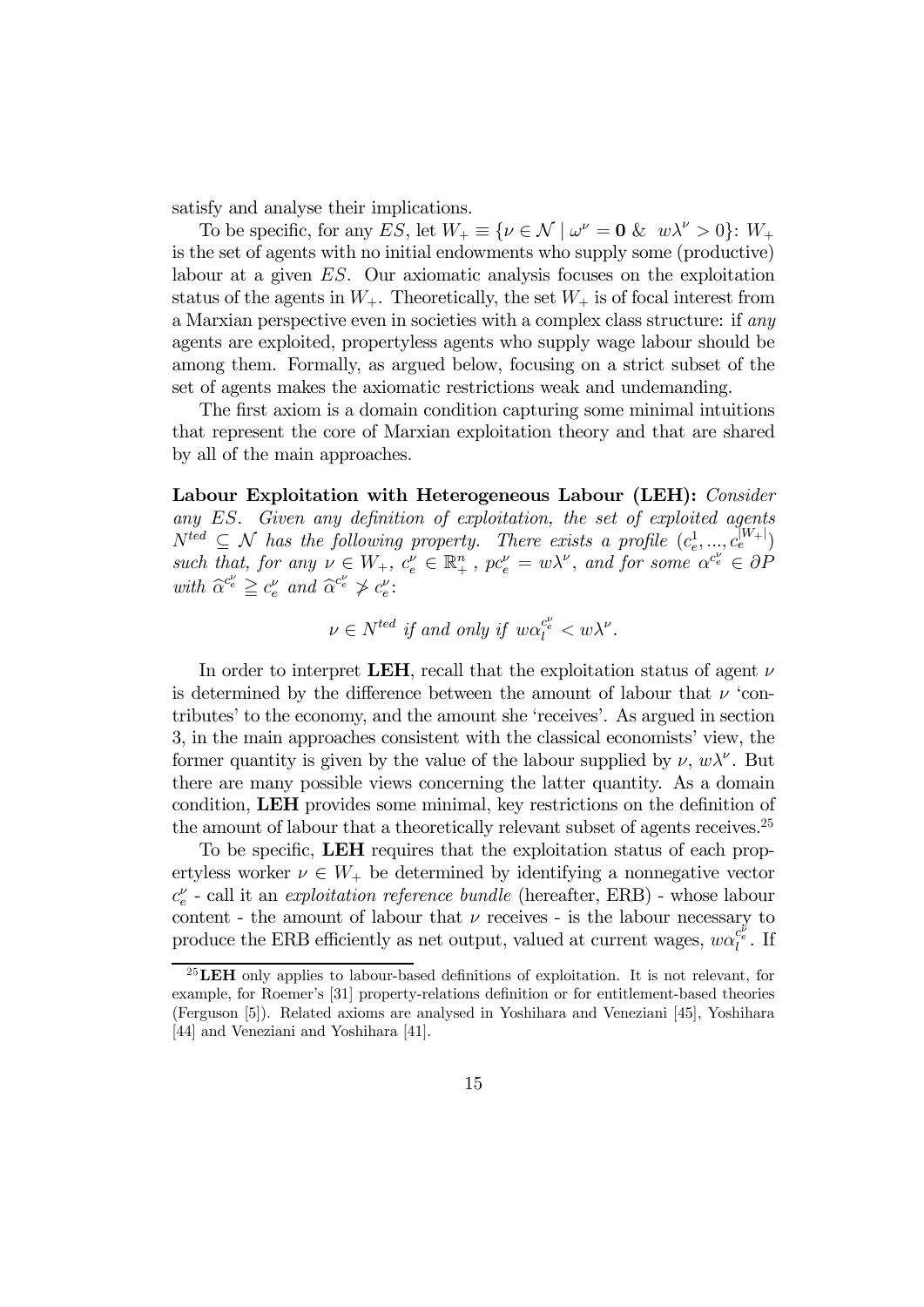$\nu$  supplies  $w\lambda^{\nu}$ , and  $w\lambda^{\nu}$  is more than  $w\alpha_l^{c_e^{\nu}}$ , then  $\nu$  is regarded as contributing more labour than  $\nu$  receives. According to **LEH**, all such agents should be considered exploited, i.e. members of  $N^{ted}$ .

The ERB must have two properties. First, it must be (just) affordable, at prices p, by a propertyless worker  $\nu \in W_+$ , who supplies  $\lambda^{\nu}$  units of labour at wages  $w (pc_e^{\nu} = w\lambda^{\nu})$ . This embodies the idea that the amount of labour that  $\nu \in W_+$  receives depends on her income, or more precisely, it is determined by some reference bundle that  $\nu$  can purchase. In standard approaches, the ERB is the bundle actually chosen by the agent. **LEH** is weaker in that it only requires that the ERB be potentially chosen.

Second, the ERB must be technically feasible with an efficient production process  $(\alpha^{c_e^{\nu}} \in \partial P$  with  $\widehat{\alpha}^{c_e^{\nu}} \geq c_e^{\nu})$ . This embodies the intuition that the amount of labour received by an agent is related to production conditions. More precisely, LEH states that the ERB be technologically feasible as net output, and its labour content is the amount of labour socially necessary to produce it. Observe that the axiom requires that the amount of labour associated with each ERB be uniquely determined with reference to production conditions, but it does not specify how such amount should be chosen. There may be in principle many (efficient) ways of producing the ERB,  $c_e^{\nu}$ , and thus of determining its labour content  $w\alpha_l^{c_e^\vee}$ .<sup>26</sup>

LEH imposes extremely weak and theoretically reasonable restrictions on the appropriate definition of exploitation, and all of the main approaches, including Definitions 1-3 above, satisfy it.<sup>27</sup> LEH does not provide comprehensive conditions for the determination of exploitation status: it only focuses on the strict subset of agents who own no physical assets and supply some labour in return for a wage; it is silent on the exploitation status of all other agents; and it imposes no restrictions on the set of exploiters. More generally, LEH does not incorporate any assumptions on individual behaviour or on the structure of economic interactions. Nor is it based upon any (classical or neoclassical) equilibrium notion. It does not capture any causal mechanisms and embodies no assumptions on the nature of individuals or of social reality. It captures the properties of the concept of exploitation in a

<sup>&</sup>lt;sup>26</sup>We note in passing that **LEH** allows the ERB to be variable and a function of  $(p, w)$ . Further, once  $c_e^{\nu}$  is identified, the existence of  $\alpha^{c_e^{\nu}}$  is guaranteed by assumptions **A0** and A2 in Appendix A.1.

 $27$  For a proof of this claim, see the Addendum. It can also be proved that the definition of exploitation proposed in Flaschel [6, 7] - suitably extended to economies with heterogeneous labour - also satisfies LEH.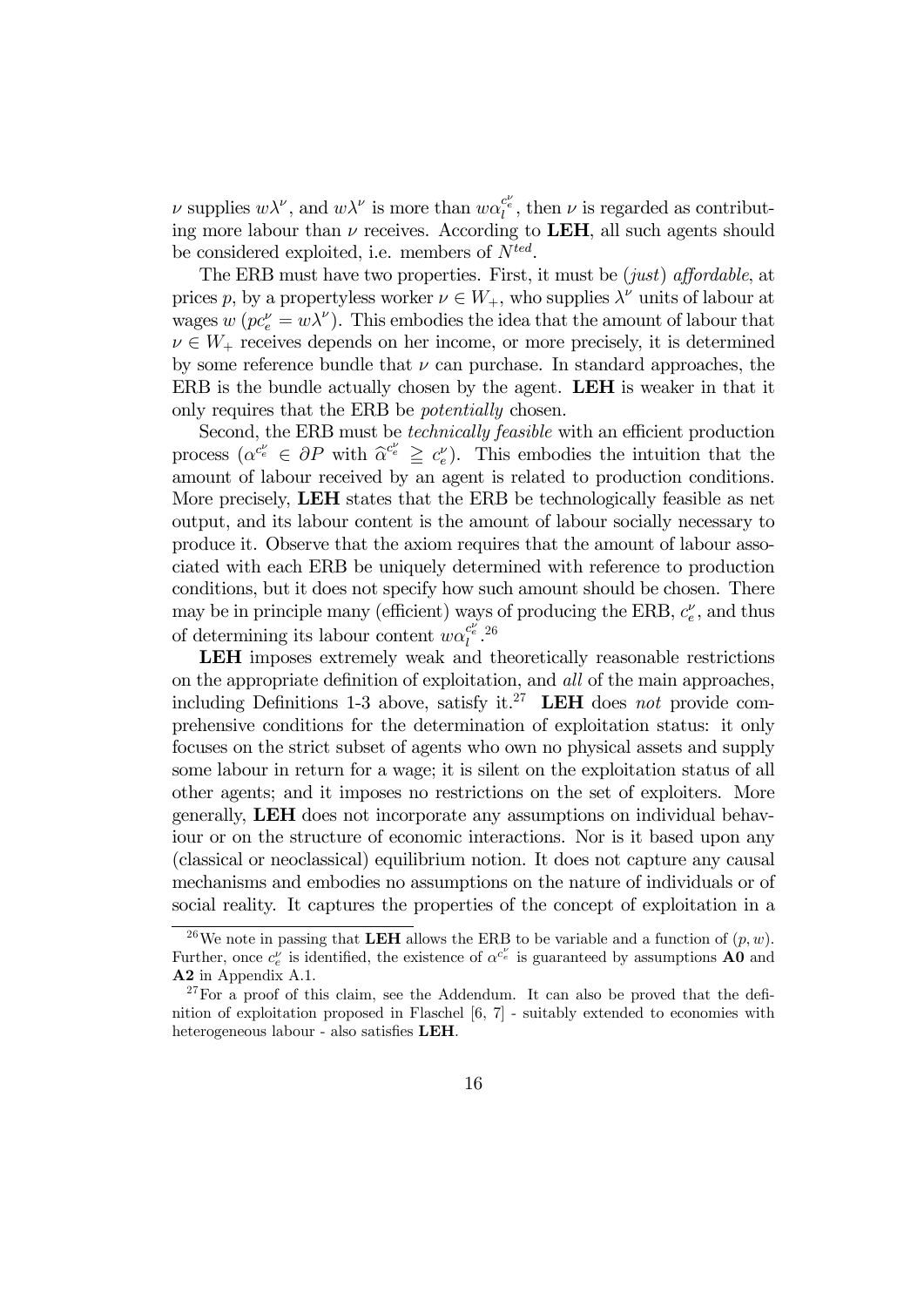purely a posteriori - rather than predictionist - perspective, by focusing on the data emerging from economic processes at a given point in time.

Because LEH is a domain condition that captures some aspects of Marxian exploitation theory shared by all of the main approaches, further restrictions must be imposed in order to discriminate among alternative definitions. A key tenet of Marxian theory is the idea that in capitalist economies profits are closely related to the existence of exploitation. Given private ownership of productive assets, profits should be a counterpart of the transfer of social surplus and social labour from asset-poor agents to wealthy ones, and a general correspondence should exist between positive profits and the exploitation of at least the poorest segments of the working class. This is formalised in the next axiom.

Profit-Exploitation Correspondence Principle (PECP): Given any ES such that  $W_+ \neq \emptyset$ ,

 $\left[ p\widehat{\alpha}^{p,w} - w\alpha_l^{p,w} > 0 \right]$  if and only if  $N^{ted} \supseteq W_+$ .

In other words, at any ES, aggregate profits are strictly positive if and only if propertyless workers are exploited. This incorporates a key intuition of Marxian exploitation theory at the centre of the debates on the FMT. Yet, PECP is both conceptually and formally distinct from the FMT.

Conceptually, the FMT is conceived of as a causal statement: it is meant to prove that profits emerge from (are caused by) the exploitation of workers. Thus in the standard literature it is a *result* that may or may not hold in certain economies under a given definition of exploitation. PECP is instead conceived of as a fundamental, definitional property of Marxian exploitation theory. It is a statement about what exploitation is, or what intuitions it incorporates, and so it is formulated without specifying any definition: the appropriate definition should be such that propertyless workers are exploited if and only if profits are positive.

Formally, unlike the FMT, PECP establishes a connection between the existence of aggregate profits and the exploitation status of a subset of the set of agents, namely those who have 'nothing to lose but their chains', rather than the aggregate rate of exploitation. Thus, PECP allows for the possibility that propertyless workers are a strict subset of the set of exploited agents  $N^{ted}$ , and when profits are zero it does not require that there be no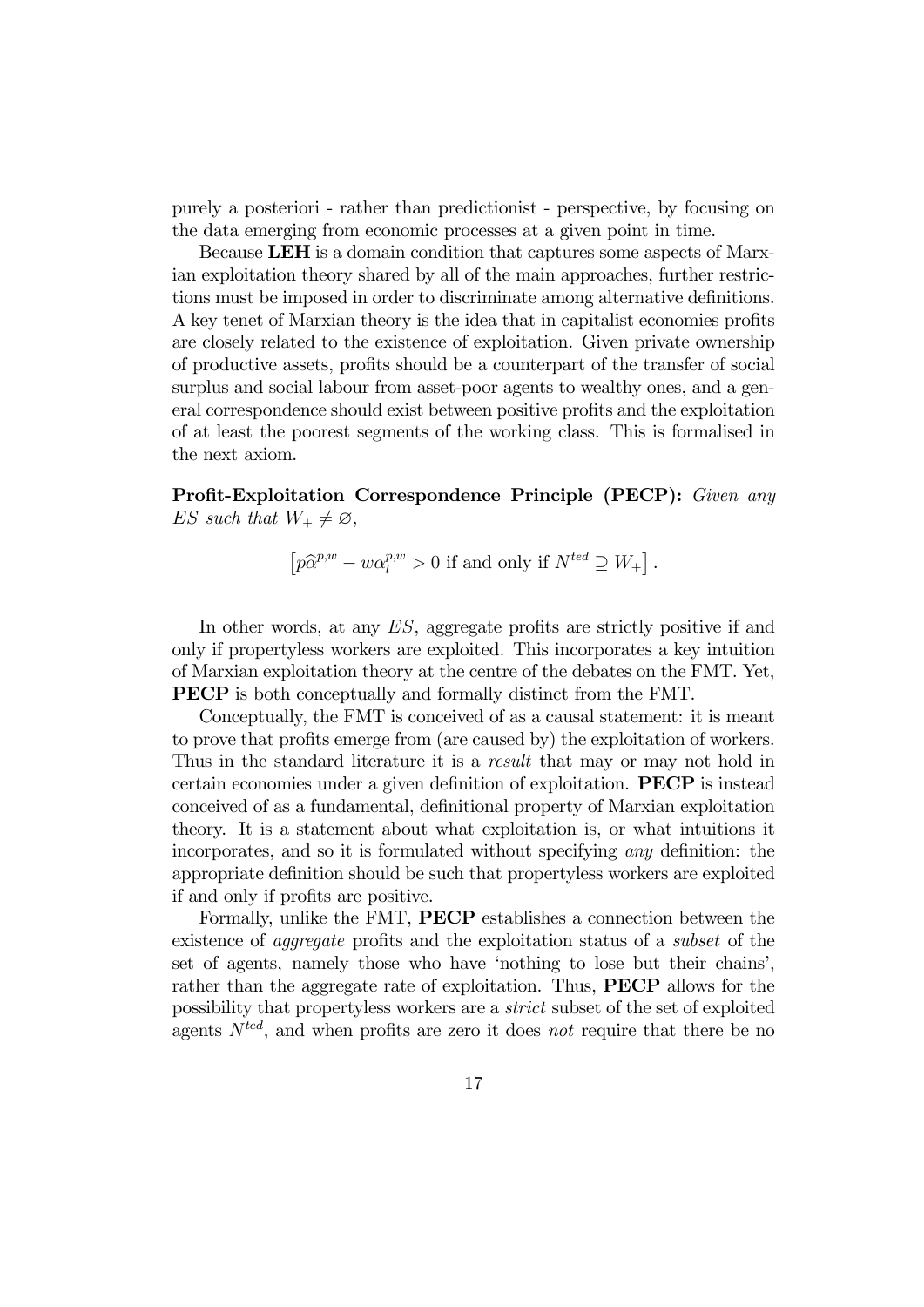exploitation in the economy, but only that some propertyless agents are not exploited. Moreover, like LEH, PECP focuses only on propertyless agents who supply some wage labour and so it imposes no constraints on the definition of exploitation whenever  $W_+ = \emptyset$ . This restriction is theoretically appropriate, because the exploitation status of agents who do not engage in any economic activities is unclear.

**PECP** establishes a rather weak link between exploitation and profits.<sup>28</sup> It is therefore surprising that, in conjunction with LEH, it characterises a family of definitions of exploitation.<sup>29</sup>

Theorem 1: For any definition of exploitation satisfying LEH, the following two statements are equivalent at any ES:

(1) PECP holds under this definition;

(2) if  $\pi^{\max} > 0$ , then for all  $\nu \in W_+$  with  $w\alpha_i^{c_{\epsilon}'} > 0$ , there is  $\alpha_{\pi}^{\nu} \in \partial P$  such that  $\widehat{\alpha}^{\nu}_{\pi} \in \mathbb{R}^{n}_{+}$ ,  $p\widehat{\alpha}^{\nu}_{\pi} > w\alpha^{\nu}_{\pi l} = w\lambda^{\nu}$  and  $(\alpha^{\nu}_{\pi l}, \underline{\alpha}^{\nu}_{\pi}, \overline{\alpha}^{\nu}_{\pi}) \geq \eta^{\nu} (\alpha^{\mathcal{C}^{\nu}_{e}}, \underline{\alpha}^{\mathcal{C}^{\nu}_{e}}, \overline{\alpha}^{\mathcal{C}^{\nu}_{e}})$  for some  $\eta^{\nu} > 1$ .

Theorem 1 is mainly a technical result: it provides a condition that can be used to check whether a given definition satisfies PECP. As such, it does not identify a unique definition of exploitation that meets **PECP**, but rather a class of definitions satisfying condition (2). Yet it has relevant implications for the main received approaches. For there are economies in which condition (2) never holds, if Definitions 1 and 2 are adopted. In contrast, Definition 3 satisfies condition  $(2)$ , and thus the **PECP**, in general.<sup>30</sup>

Corollary 1: There exist ES's such that neither Definition 1 nor Definition 2 satisfies **PECP**. Instead, Definition 3 satisfies **PECP** at any ES.

#### 5 Conclusions

This paper explores a novel axiomatic approach to Marxian exploitation theory. Two properties - a domain axiom and the Profit-Exploitation Correspondence Principle - are analysed, which incorporate some widely shared intuitions concerning the normative and positive foundations of the concept

<sup>28</sup>Oberve also that PECP is silent on the set of exploiters.

 $29$ The proofs of Theorem 1 and Corollary 1 below are in Appendix A.2.

 $30$ It can also be proved that if a definition of exploitation satisfies LEH and PECP, then no agent in  $W_+$  is exploited whenever profits are zero.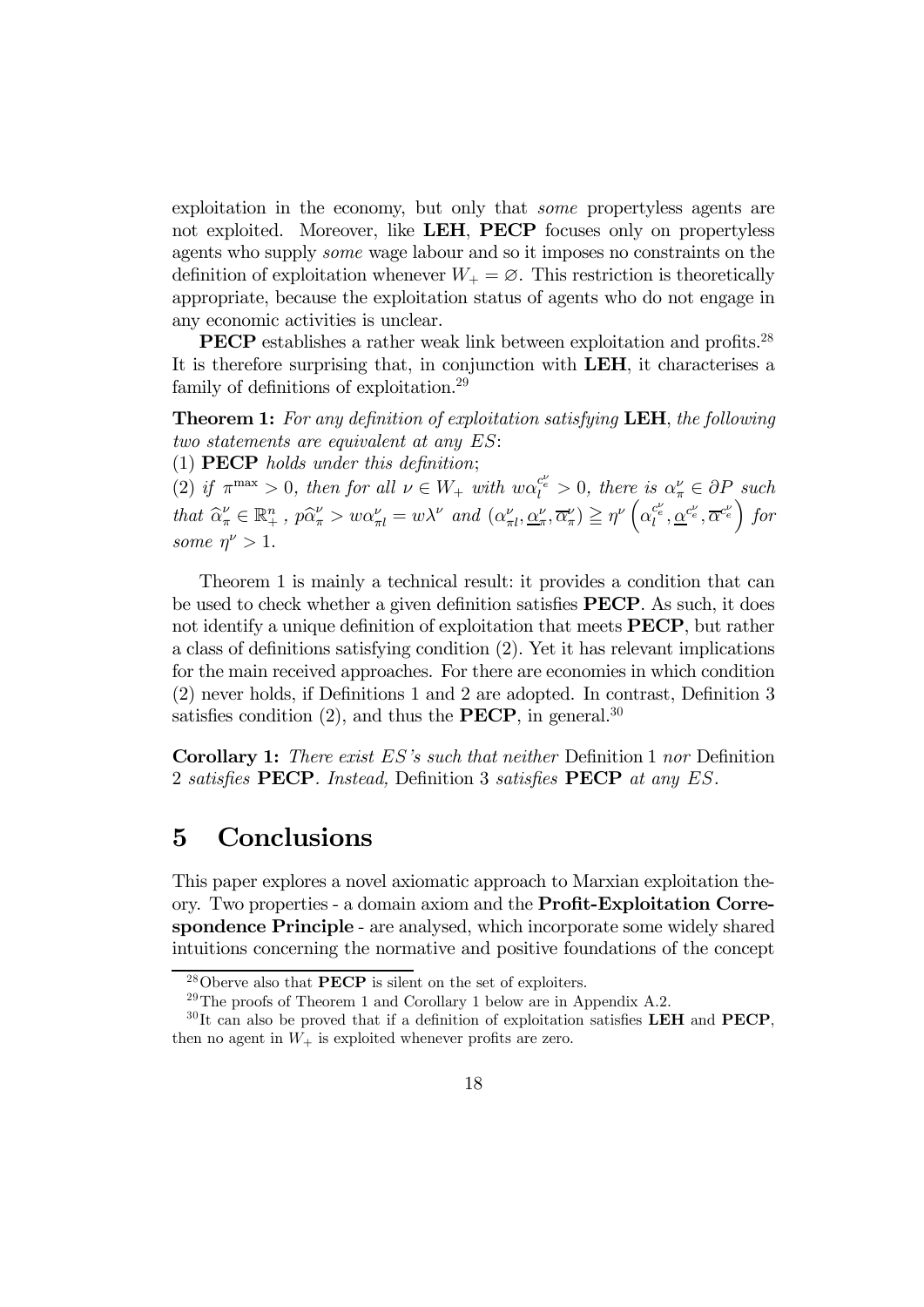of exploitation. Contrary to the received view, a nonempty class of definitions of exploitation is characterised, which preserve the relation between profits and the exploitation of propertyless workers in general economies with a complex class structure, heterogeneous agents, complex technologies with heterogeneous labour inputs, general market structures, and so on. Interestingly, however, among the main approaches, only the 'New Interpretation' is shown to satisfy **PECP** in general. Given the theoretical relevance of **PECP** in Marxian theory, this provides strong support for Definition 3 above.

To be sure, the relation between exploitation and profits is only one albeit important - aspect of Marxian theory and the results in this paper do not exhaust the analysis of the concept of exploitation. Yet, they do show the potential of the axiomatic method and in closing the paper we briefly mention some lines for further research.

First of all, the concept of exploitation is meant to be a diagnostic of the characteristics of the social structure, both in its power dimension and in its inequality dimension. In this paper, we have focused on the latter. It would be important to extend our analysis to incorporate power, and coercive social relations into the axiomatic framework.

Further, Theorem 1 does not identify a single definition that meets PECP, but rather a class of definitions. It would be interesting to analyse whether a unique definition can be characterised by imposing further properties, and if so, whether such definition is indeed the 'New Interpretation'.

This is an open question, but two points are worth making that suggest that the key insights of the paper are indeed robust. First, in the standard Okishio-Morishima approach, the existence of exploitation is just a numerical representation of the existence of surplus products. Thus, the FMT establishes the equivalence between positive profits and the productiveness of the economy measured in terms of the labour numéraire. Yet, Bowles and Gintis [2] and Roemer [31] have proved that a similar result holds when productiveness is measured in terms of any other good, thus raising doubts on the significance of the relation between exploitation and profits. Yoshihara and Veneziani [47] have proved that this is not true if the 'New Interpretation' is adopted: no equivalence between profits and exploitation holds if another commodity is used to define exploitation.

Second, in Marxian theory, the social positions identified by the notion of exploitation are internally related: 'they are what they are ... by virtue of the relation to other in which they stand' (Lawson [16], p. 17). The existence of an exploiter is inextricably linked to the existence of exploited agents and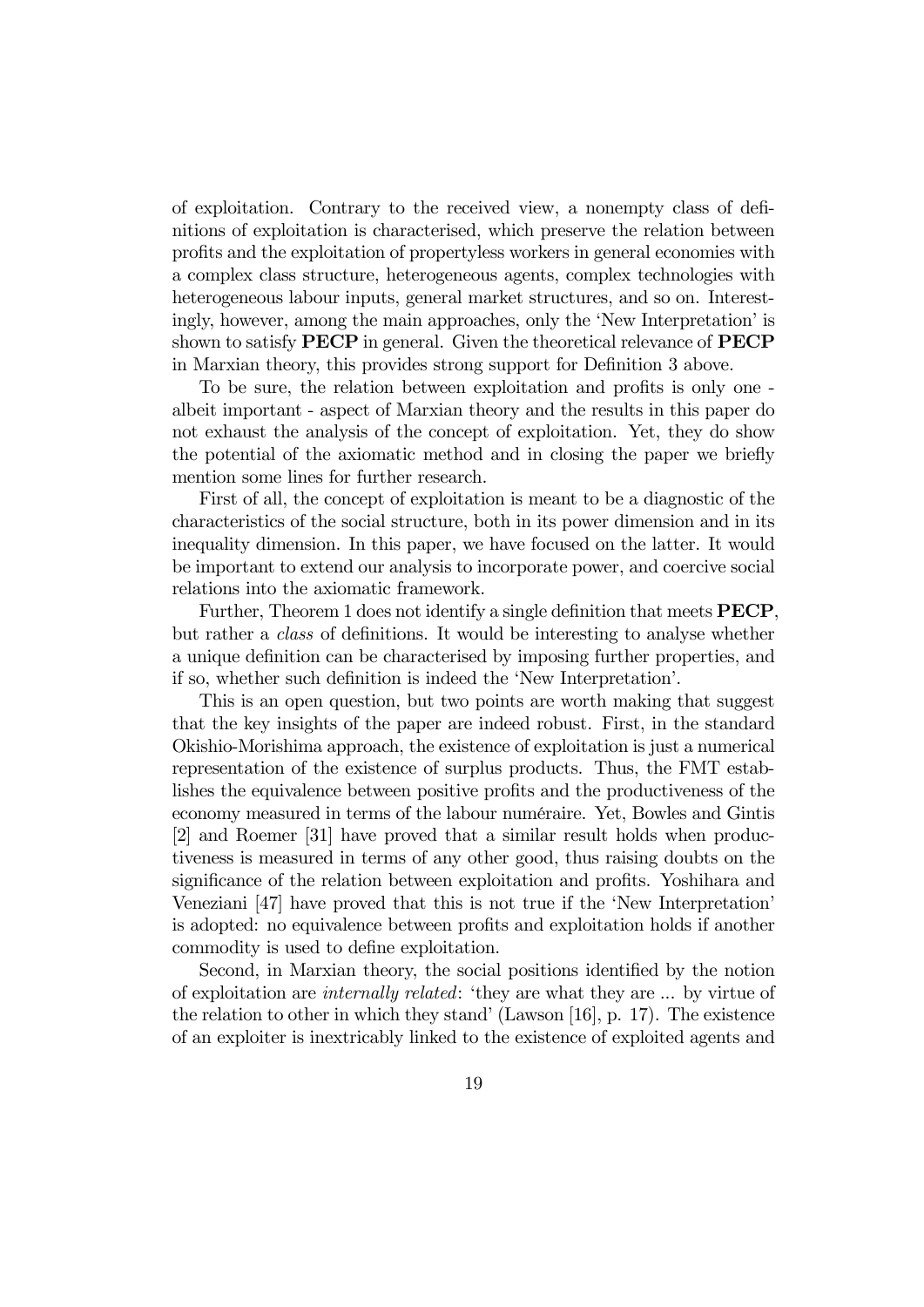'you cannot have the one without the other' (ibid.). Perhaps surprisingly, Yoshihara and Veneziani [45] have proved that the 'New Interpretation' is the only conceivable definition that possesses this relational property.

In summary, this paper provides a general theoretical framework to analyse the notion of exploitation. The results derived shed light on some important (and vexed) issues. More importantly, they show that it is fruitful to take the axiomatic road to exploitation theory, even though there are still a million miles to go.

#### A Formal analysis

#### A.1 Assumption on technology

The following assumptions on P hold throughout the paper.

**Assumption 0 (A0).** P is a closed convex cone in  $\mathbb{R}^{2n+T}$  and  $\mathbf{0} \in P$ . **Assumption 1 (A1).** For all  $\alpha \in P$ , if  $\overline{\alpha} \ge 0$  then  $\alpha_l \ge 0$  and  $\alpha \ge 0$ . **Assumption 2 (A2).** For all  $c \in \mathbb{R}^n_+$ , there is a  $\alpha \in P$  such that  $\widehat{\alpha} \geq c$ .

#### A.2 Proofs

**Proof of Theorem 1:** Consider any ES. If  $W_+ = \emptyset$ , the equivalence is immediately established, for both PECP and condition (2) are vacuously satisfied. Therefore, in the rest of the proof, suppose that  $W_+ \neq \emptyset$ .

(2)⇒(1): Suppose that if  $\pi^{\max} > 0$ , then for each  $\nu \in W_+$  with  $w\alpha_i^{c_i^{\nu}} > 0$ , there exists  $\alpha_{\pi}^{\nu} \in \partial P$  such that  $p\widehat{\alpha}_{\pi}^{\nu} > w\alpha_{\pi l}^{\nu} = w\lambda^{\nu}$  and  $(\alpha_{\pi l}^{\nu}, \underline{\alpha}_{\pi}^{\nu}, \overline{\alpha}_{\pi}^{\nu}) \ge$  $\eta^{\nu}\left(\alpha_{l}^{c_{e}^{\nu}}, \underline{\alpha}^{c_{e}^{\nu}}, \overline{\alpha}^{c_{e}^{\nu}}\right)$  for some  $\eta^{\nu} > 1$ .

Let  $p\hat{\alpha}^{p,w} - w\hat{\alpha}^{p,w}_l = 0$ . Then by the definition of ES,  $\pi^{\max} = 0$  and dition (9) is represented at infinite  $\lim_{n \to \infty} \mathbf{F} \mathbf{F} \mathbf{H}$ , for each  $u \in W$ ,  $v \in \mathbb{R}^n$ condition (2) is vacuously satisfied. By LEH, for each  $\nu \in W_+$ ,  $c_e^{\nu} \in \mathbb{R}^n_+$ ,  $pc_e^{\nu} = w\lambda^{\nu} > 0$  and  $\alpha^{c_e^{\nu}} \in \partial P$  with  $\widehat{\alpha}^{c_e^{\nu}} \geq c_e^{\nu}$ . Therefore, noting that  $p\widehat{\alpha}^{c_e^{\nu}} \geq pc_e^{\nu} = w\lambda^{\nu} > 0$ ,  $\pi^{\max} = 0$  implies that  $w\alpha_l^{c_e^{\nu}} \geq w\lambda^{\nu}$ . Hence, by **LEH**,  $\nu \notin \overline{N}^{ted}$  holds for all  $\nu \in W_+.$ 

Let  $p\hat{\alpha}^{p,w} - w\alpha_l^{p,w} > 0$  so that  $\pi^{\max} > 0$ . Consider any  $\nu \in W_+$ . If  $w\alpha_l^{c_e^{\nu}} = 0$ , then by definition  $w\alpha_l^{c_e^{\nu}} < w\lambda^{\nu}$ . If  $w\alpha_l^{c_e^{\nu}} > 0$ , then by condition (2),  $\alpha''_{\pi} \in \partial P$  with  $w\alpha''_{\pi l} = w\lambda^{\nu} > 0$  and  $\eta^{\nu} > 1$  together imply  $w\alpha_l^{c_{\epsilon}^{\nu}} < w\lambda^{\nu}$ . Thus, by LEH,  $\nu \in N^{ted}$  holds for any  $\nu \in W_+$ .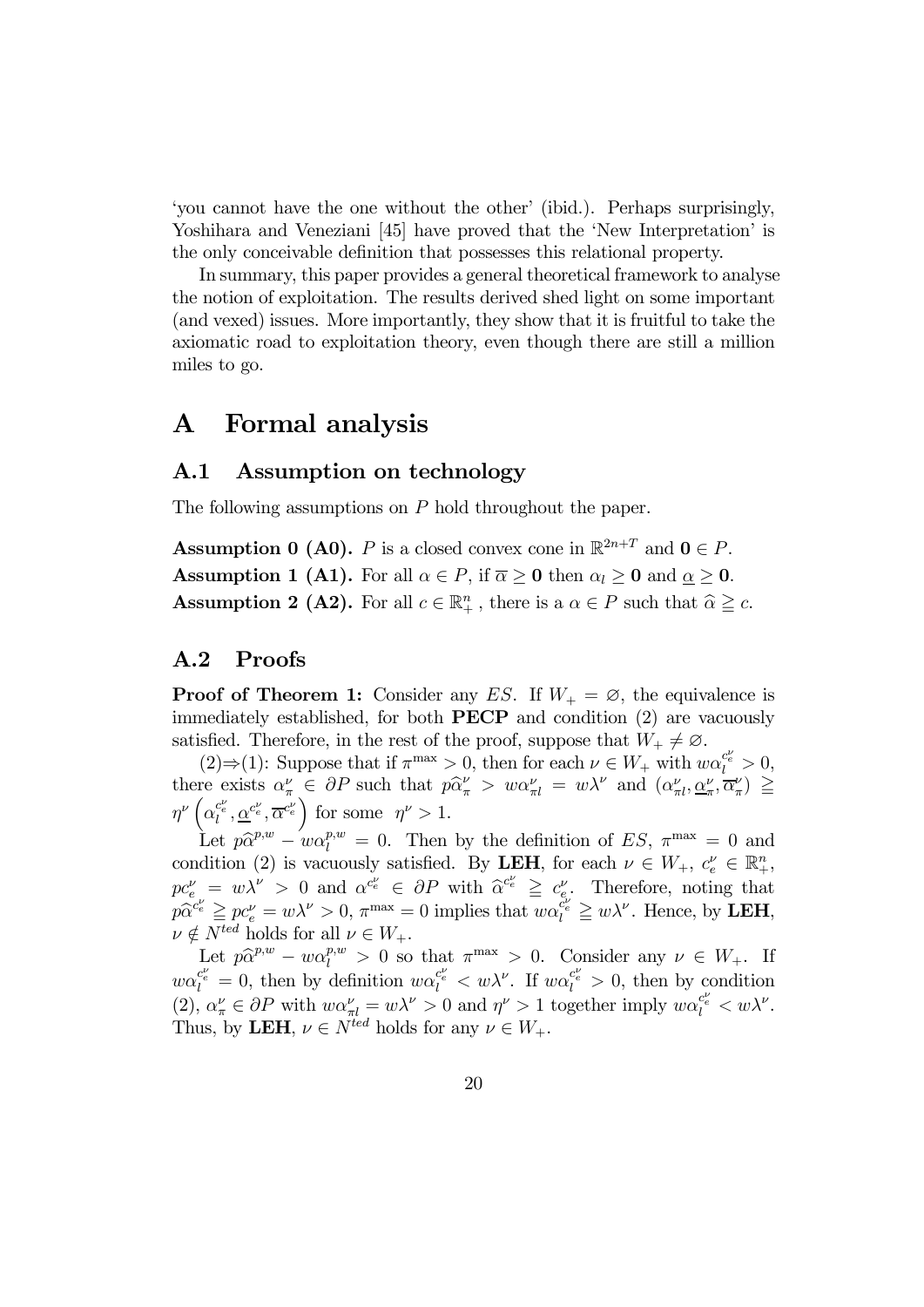In summary, (2) implies that PECP holds under any definition of exploitation satisfying LEH.

(1)  $\Rightarrow$  (2): Suppose that  $p\hat{\alpha}^{p,w} - w\alpha_l^{p,w} > 0 \Leftrightarrow N^{ted} \supseteq W_+$ .

Suppose that  $\pi^{\max} > 0$ . By the definition of  $ES$ ,  $p\hat{\alpha}^{p,w} - w\alpha_l^{p,w} > 0$ holds, and by **LEH** and **PECP**, for each  $\nu \in W_+$ , there exist  $c_e^{\nu} \in \mathbb{R}^n_+$ and  $\alpha^{c_e^{\nu}} \in \partial P$  with  $\widehat{\alpha}^{c_e^{\nu}} \geq c_e^{\nu}$  and  $\widehat{\alpha}^{c_e^{\nu}} \geq c_e^{\nu}$  such that  $pc_e^{\nu} = w\lambda^{\nu} > 0$ and  $w\alpha_i^{c_e^{\nu}} < w\lambda^{\nu}$ . Consider  $\nu \in W_+$  such that  $w\alpha_i^{c_e^{\nu}} > 0$ . Then let  $\eta^{\nu} \in$  $\mathbb{R}_+$  be such that  $\eta^{\nu}w\alpha_i^{c_{e}^{\nu}} = w\lambda^{\nu}$  and let  $\alpha_{\pi}^{\nu} \equiv \eta^{\nu}\alpha^{c_{e}^{\nu}}$ . Since  $\alpha^{c_{e}^{\nu}} \in \partial P$ with  $\hat{\alpha}^{c_e^{\nu}} \geq c_e^{\nu} \geq 0$ , then  $\hat{\alpha}^{\nu}_{\pi} \in \mathbb{R}^n_+$  and, by  $\mathbf{A0}$ ,  $\alpha^{\nu}_{\pi} \in \partial P$ . Moreover, by construction,  $(\alpha_{\pi l}^{\nu}, \alpha_{\pi}^{\nu}, \overline{\alpha}_{\pi}^{\nu}) \geq \eta^{\nu} (\alpha_{l}^{c_{e}^{\nu}}, \alpha^{c_{e}^{\nu}}, \overline{\alpha}^{c_{e}^{\nu}})$  for some  $\eta^{\nu} > 1$ . Finally,  $p\widehat{\alpha}^{\nu}_{\pi} \geq \eta^{\nu} p\widehat{\alpha}^{c^{\nu}} > p\widehat{\alpha}^{c^{\nu}} \geq pc^{\nu}_{e} = w\lambda^{\nu} = w\alpha^{\nu}_{\pi l}$  holds.

In summary, if **PECP** holds, then (2) holds under any definition of exploitation satisfying LEH.  $\blacksquare$ 

Proof of Corollary 1: For a proof that Definitions 1 and 2 do not satisfy PECP, see Veneziani and Yoshihara [41], which proves the result in a subset of the economic environments considered here.

We prove that Definition 3 satisfies condition (2) of Theorem 1. Consider any ES with  $W_+ \neq \emptyset$ .

Suppose  $\pi^{\max} > 0$ . By the definition of ES, this implies  $p\hat{\alpha}^{p,w} - w\alpha_l^{p,w} > 0$ ; and since  $w\lambda^{\nu} > 0$  for all  $\nu \in W_+$  then  $w\alpha_l^{p,w} \geq \sum_{\nu \in W_+} w\lambda^{\nu} > 0$ . Then, for all  $\nu \in W_+$ , let  $\alpha_{\pi}^{\nu} = \frac{w\lambda^{\nu}}{w\alpha_{l}^{p,w}} \alpha^{p,w}$ :  $\alpha^{p,w} \in \partial P$  holds by condition (iii) of ES and so by **A0**,  $\alpha_{\pi}^{\nu} \in \partial P$ . Moreover  $\widehat{\alpha}_{\pi}^{\nu} = \frac{w\lambda^{\nu}}{w\alpha_{l}^{p,w}} \widehat{\alpha}^{p,w}$ , and so  $\widehat{\alpha}_{\pi}^{\nu} \in \mathbb{R}_{+}^{n}$ , and since  $p\widehat{\alpha}^{p,w} - w\alpha_l^{p,w} > 0$ , it follows that  $p\widehat{\alpha}^\nu_\pi > w\alpha^\nu_{\pi l} = w\lambda^\nu$ .

Finally, under Definition 3,  $\alpha^{c_e^{\nu}} = \tau^{c^{\nu}} \alpha^{p,w}$  holds, where  $\tau^{c^{\nu}} = \frac{pe^{\nu}}{p\hat{\alpha}^{p,w}}$  for all  $\nu \in W_+$ . Hence,  $(\alpha_{\pi l}^{\nu}, \underline{\alpha}_{\pi}^{\nu}, \overline{\alpha}_{\pi}^{\nu}) \geqq \eta^{\nu} \left( \alpha_l^{c_e^{\nu}}, \underline{\alpha}^{c_e^{\nu}}, \overline{\alpha}^{c_e^{\nu}} \right)$  for some  $\eta^{\nu} > 1$  if and only if  $\frac{w\lambda^{\nu}}{w\alpha_l^{p,w}}\left(\alpha_l^{p,w},\underline{\alpha}^{p,w},\overline{\alpha}^{p,w}\right) \geq \eta^{\nu}\frac{pc^{\nu}}{p\widehat{\alpha}^{p,w}}\left(\alpha_l^{p,w},\underline{\alpha}^{p,w},\overline{\alpha}^{p,w}\right)$  for some  $\eta^{\nu} > 1$ , and the latter inequality holds for all  $\nu \in W_+$  whenever  $p\widehat{\alpha}^{p,w} - w\alpha_l^{p,w} > 0$ , since  $pc^{\nu} = w\lambda^{\nu}$  for all  $\nu \in W_+$  by condition (iv) of ES.

In summary, condition (2) of Theorem 1 holds at any  $ES$ .

### References

[1] Bowles, S., Gintis, H., 1977. The Marxian Theory of Value and Heterogeneous Labour: A Critique and Reformulation. Cambridge Journal of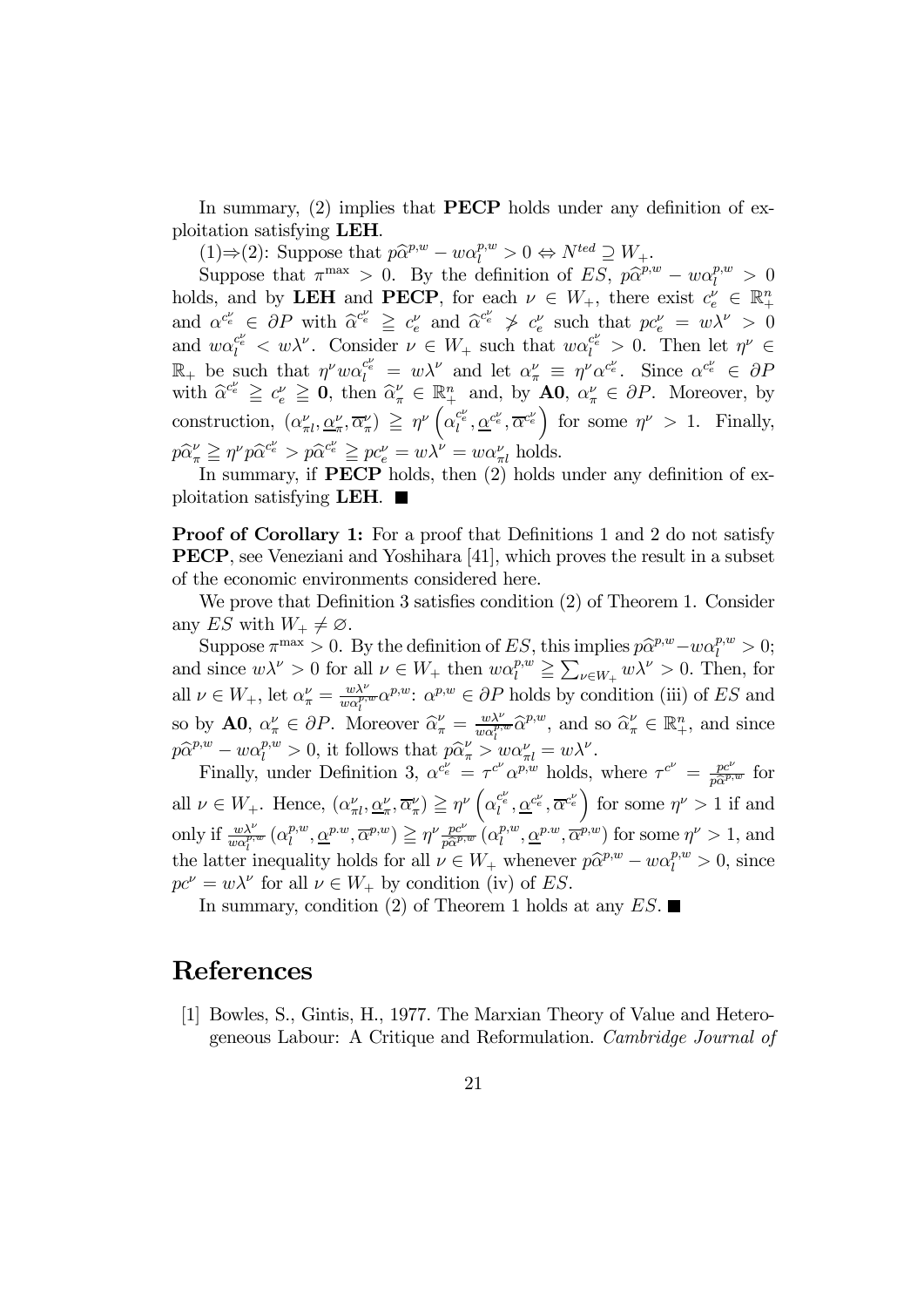Economics 1, 173-192.

- [2] Bowles, S., Gintis, H., 1981. Structure and Practice in the Labor Theory of Value. Review of Radical Political Economics 12, 1-26.
- [3] Duménil, G., 1980. De la Valeur aux Prix de Production. Economica, Paris.
- [4] Duménil, G., Foley, D.K., Lévy, D., 2009. A Note on the Formal Treatment of Exploitation in a Model with Heterogeneous Labor. Metroeconomica 60, 560-567.
- [5] Ferguson, B., 2014. Two Paradoxes of Exploitation. Mimeo, LSE and Bayreuth.
- [6] Flaschel, P., 1983. Actual Labor Values in a General Model of Production. Econometrica 51, 435-454.
- [7] Flaschel, P., 2010. Topics in Classical Micro- and Macroeconomics. Springer, New York.
- [8] Flaschel, P., Franke, R., Veneziani, R., 2013. Labor Productivity and the Law of Decreasing Labor Content. Cambridge Journal of Economics 37, 379-402.
- [9] Fleurbaey, M., 1996. Théories Économiques de la Justice. Economica, Paris.
- [10] Foley, D.K., 1982. The Value of Money, the Value of labour Power, and the Marxian Transformation Problem. Review of Radical Political Economics 14, 37-47.
- [11] Foster, J.E., 1994. Normative Measurement: Is Theory Relevant? American Economic Review 84, 365-370.
- [12] Fujimori, Y., 1982. Modern Analysis of Value Theory. Springer-Verlag, Berlin.
- [13] Katzner, D.W., 2009. Analysis without Measurement. Cambridge University Press, Cambridge.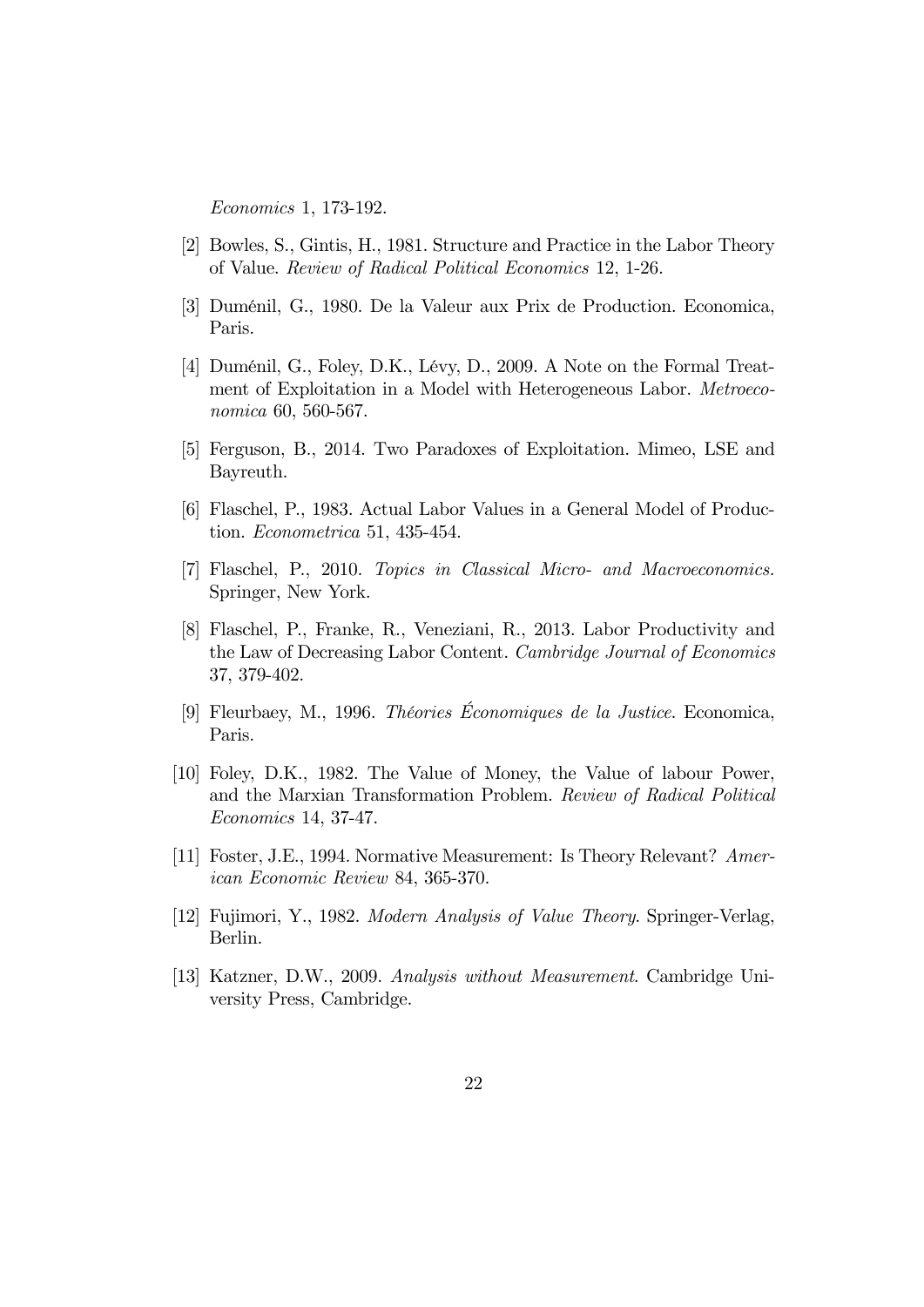- [14] Krause, U., 1982. Heterogeneous Labour and the Fundamental Marxian Theorem. Review of Economic Studies 48, 173-178.
- [15] Kurz, H.D., Salvadori, N., 1995. Theory of Production: A long-Period Analysis. Cambridge University Press, Cambridge.
- [16] Lawson, T., 2003. Reorienting Economics. Routledge, London.
- [17] Lawson, T., 2009. The current economic crisis: its nature and the course of academic economics. Cambridge Journal of Economics 33, 759-777.
- [18] Lawson, T., 2013. What is this 'school' called neoclassical economics? Cambridge Journal of Economics 37, 947-983.
- [19] Martins, N., 2006. Capabilities as causal powers. Cambridge Journal of Economics 30, 671-685.
- [20] Marx, K., 1954 [1867]. Capital, Vol.I. London, Lawrence & Wishart.
- [21] Marx, K., 1959 [1894]. Capital, Vol.III. London, Lawrence & Wishart.
- [22] Mohun, S., 2003. On the TSSI and the Exploitation Theory of Profit. Capital and Class 81, 85-102.
- [23] Mohun, S., 2004. The Labour Theory of Value as Foundation for Empirical Investigations. Metroeconomica 55, 65-95.
- [24] Morishima, M., 1973. Marx's Economics. Cambridge University Press, Cambridge.
- [25] Morishima, M., 1974. Marx in the Light of Modern Economic Theory. Econometrica 42, 611-632.
- [26] Okishio, N., 1957. Theory of Reproduction (in Japanese). Sobun Publisher.
- [27] Okishio, N., 1963. A mathematical note on Marxian Theorems. Weltwirtschaftliches Archiv 91, 287-299.
- [28] Okishio, N., 1965. Fundamental Theory of Capitalist Economy (in Japanese). Sobun Publisher.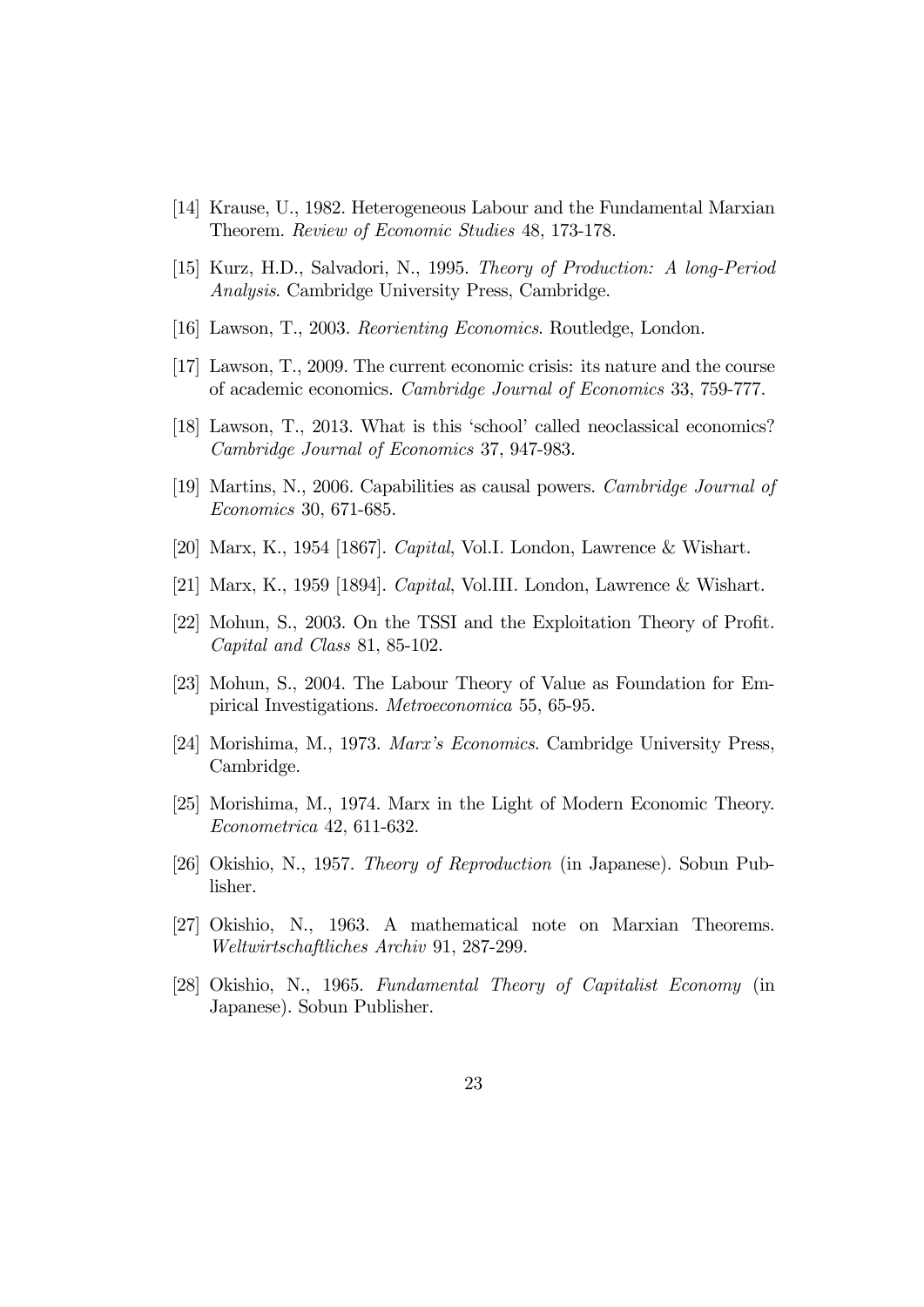- [29] Ricardo, D., 2004 [1819]. The Principles of Political Economy and Taxation. Dover Publication.
- [30] Roemer, J.E., 1981. Analytical foundations of Marxian economic theory. Harvard University Press, Cambridge, MA.
- [31] Roemer, J.E., 1982. A General Theory of Exploitation and Class. Harvard University Press, Cambridge, MA.
- [32] Sen, A.K., 1978. On the labour theory of value: some methodological issues. Cambridge Journal of Economics 2, 175-190.
- [33] Sen, A.K., 1985a. Commodities and Capabilities. North-Holland, Amsterdam.
- [34] Sen, A.K., 1999. The Possibility of Social Choice. American Economic Review 89, 349-378.
- [35] Skillman, G.L., 1995. Ne Hic Saltaveris: the Marxian Theory of Exploitation after Roemer. Economics and Philosophy 11, 309-331.
- [36] Smith, A., 2000 [1776]. The Wealth of Nations. Modern Library, New York.
- [37] Steedman, I., 1977. Marx after Sraffa. New Left Books, London.
- [38] Thomson, W., 2001. On the axiomatic method and its recent applications to game theory and resource allocation. Social Choice and Welfare 18, 327-386.
- [39] Veneziani, R., 2007. Exploitation and Time. Journal of Economic Theory 132, 189-207.
- [40] Veneziani, R., 2013. Exploitation, Inequality, and Power. Journal of Theoretical Politics 25, 526-545.
- [41] Veneziani, R., Yoshihara, N., 2014. Exploitation in economies with heterogeneous preferences, skills and assets: An axiomatic approach. Journal of Theoretical Politics, forthcoming.
- [42] Vrousalis, N., 2013. Exploitation, Vulnerability, and Social Domination. Philosophy  $\mathcal B$  Public Affairs 41, 131-157.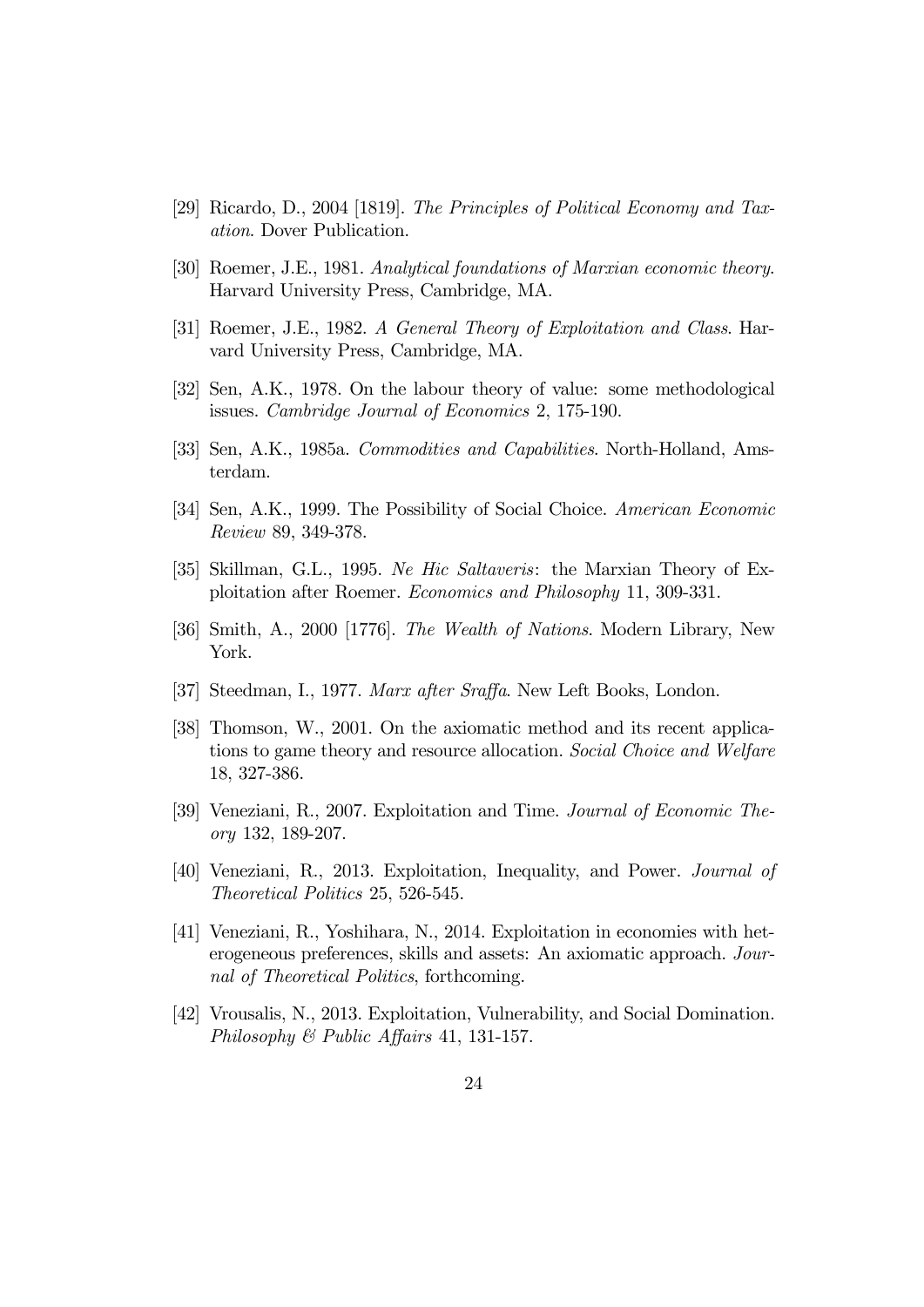- [43] Wright, E. O., 2000. Class, Exploitation, and Economic Rents: Reflections on Sorensen's "Sounder Basis". The American Journal of Sociology 105, 1559-71.
- [44] Yoshihara, N., 2010. Class and Exploitation in General Convex Cone Economies. Journal of Economic Behavior & Organization 75, 281-296.
- [45] Yoshihara, N., Veneziani, R., 2009. Exploitation as the Unequal Exchange of Labour: An Axiomatic Approach. WP N.655, Queen Mary University of London.
- [46] Yoshihara, N., Veneziani, R., 2012. Profits and Exploitation: A Reappraisal. Advances in Mathematical Economics 16, 85-109.
- [47] Yoshihara, N., Veneziani, R., 2013. Exploitation of Labour and Exploitation of Commodities: a 'New Interpretation'. Review of Radical Political Economics 45, 517-524.
- [48] Yoshihara, N., Veneziani, R., 2014. The Measurement of Labour Content: A General Approach. DP 2013-5, University of Massachusetts, Amherst.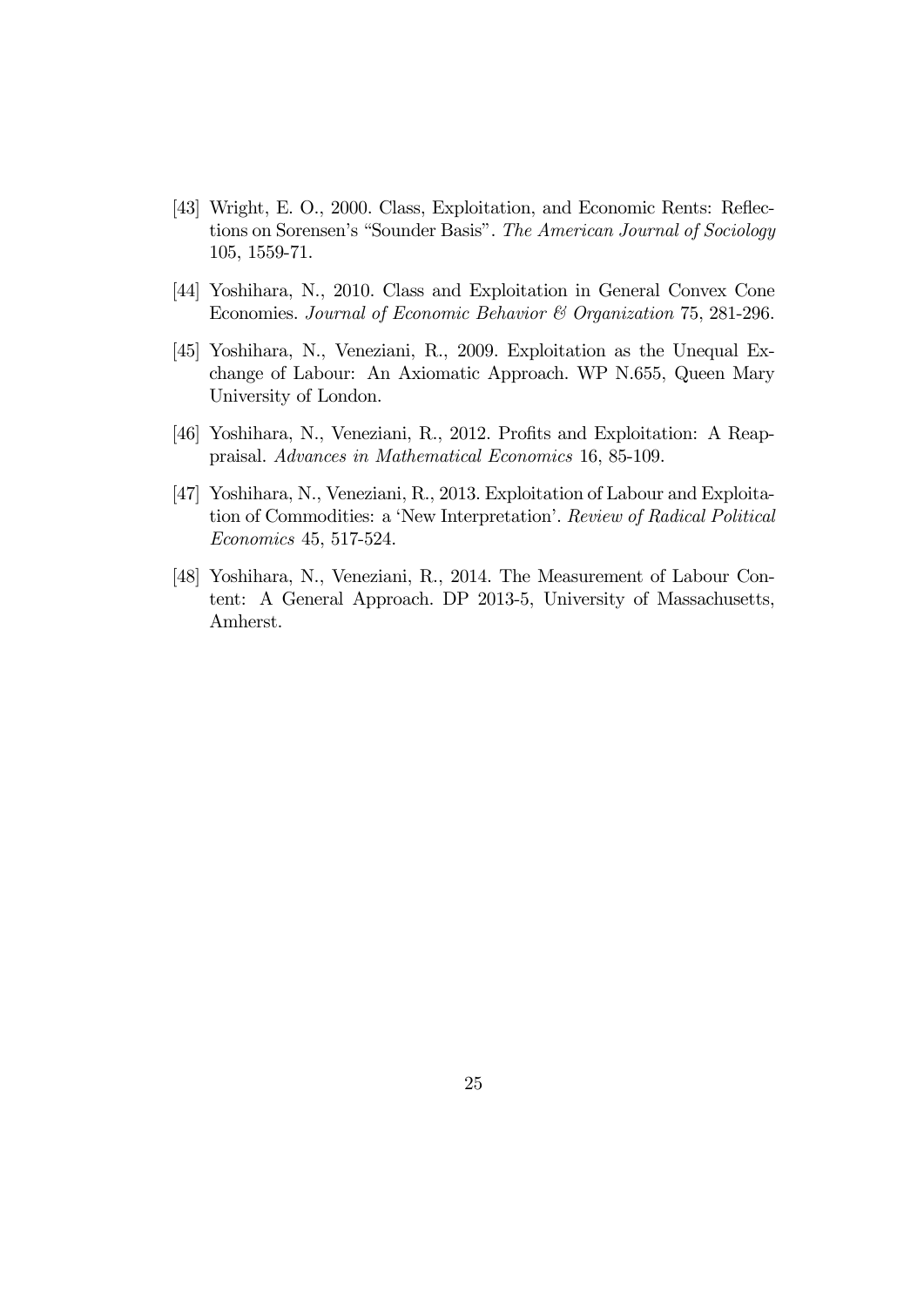#### 1 Proof that Definitions 1, 2 and 3 satisfy LEH

For Definition 1, for all  $\nu \in W_+$ ,  $c_e^{\nu} \equiv c^{\nu}$  and  $\alpha^{c_e^{\nu}} \in \arg \min \{ w \alpha_l \mid \alpha \in P \& \hat{\alpha} \geq c_e^{\nu} \}$ , so that  $w\alpha_l^{c_e^{\nu}} = l.v. (c_e^{\nu}; w).$ 

For Definition 2, for all  $\nu \in W_+$ ,  $c_e^{\nu} \equiv c^{\nu}$  and  $\alpha^{c_e^{\nu}} \in \arg\min\{w\alpha_l \mid \alpha \in P^{\pi}(p,w) \&\right)$  $\widehat{\alpha} \geqq c_e^{\nu}$ , so that  $w\alpha_l^{c_e^{\nu}} = l.v. (c_e^{\nu}; p, w)$ .

For Definition 3, for all  $\nu \in W_+$ , let  $\tau^{c^{\nu}} = \frac{pc^{\nu}}{p\hat{\alpha}^{p,w}}$ , if  $p\hat{\alpha}^{p,w} > 0$  and  $\tau^{c^{\nu}} = 0$ , otherwise. Then,  $c_e^{\nu} \equiv \tau^{c^{\nu}} \widehat{\alpha}^{p,w}$  and  $\alpha^{c_e^{\nu}} \equiv \tau^{c^{\nu}} \alpha^{p,w}$ , so that  $w \alpha_l^{c_e^{\nu}} = \tau^{c^{\nu}} w \alpha_l^{p,w}$ .

### 2 An example of an economic state

Consider an economic environment as described in the paper. In the economy, agents produce, consume, and trade labour. On the production side, they can either sell their labourpower, or hire others to work on their capital, or they can be self-employed and work on their own assets. Then,  $\alpha^{\nu} = (-\alpha_l^{\nu}, -\underline{\alpha}^{\nu}, \overline{\alpha}^{\nu}) \in P$  is the production process operated by  $\nu$  as a self-employed producer, with her own capital;  $\beta^{\nu} = \left(-\beta_l^{\nu}, -\underline{\beta}^{\nu}, \overline{\beta}^{\nu}\right) \in P$  is the production process that  $\nu$  operates by hiring labour  $\beta_l^{\nu}$ ;  $\gamma^{\nu}$  is  $\nu$ 's vector of labour supply. Thus, let  $\lambda^{\nu}_{\tau} = \alpha^{\nu}_{\tau} + \gamma^{\nu}_{\tau}$  be the total amount of labour time of each type  $\tau \in \mathcal{T}^{\nu}$  of labour expended by  $\nu$ .

Agent v's choices can be represented by a function  $u^{\nu}: C \to \mathbb{R}_{+}$ , which is strictly increasing in consumption commodities and weakly decreasing in each type of labour. For the sake of simplicity, and with no loss of generality, the consumption space is assumed to be sufficiently large for consumption goods.

Given  $(p, w)$ , each agent  $\nu$  is assumed to choose a plan  $(\alpha^{\nu}, \beta^{\nu}, \gamma^{\nu}, c^{\nu})$  to maximise her welfare subject to the constraint that  $(1)$  net income is sufficient for consumption plans;  $(2)$ wealth is sufficient to purchase the inputs necessary for production plans; (3) production plans are technically feasible; and (4) the consumption and labour vector are in the feasible set. Formally, each agent  $\nu$  solves:

$$
MP^{\nu}:\max_{(\alpha^{\nu},\beta^{\nu},\gamma^{\nu},c^{\nu})}u^{\nu}\left(c^{\nu},\lambda^{\nu}\right)
$$

subject to

$$
[p(\overline{\alpha}^{\nu} - \underline{\alpha}^{\nu})] + \left[p\left(\overline{\beta}^{\nu} - \underline{\beta}^{\nu}\right) - w\beta_{l}^{\nu}\right] + [w\gamma^{\nu}] \geq pc^{\nu},\tag{1}
$$

p

$$
\left(\underline{\alpha}^{\nu} + \underline{\beta}^{\nu}\right) \leq p\omega^{\nu}, \tag{2}
$$

$$
\alpha^{\nu}, \beta^{\nu} \in P, \tag{3}
$$

$$
(c^{\nu}, \lambda^{\nu}) \in C. \tag{4}
$$

Let  $E \langle P, \mathcal{N}, \mathcal{T}, C, (u^{\nu})_{\nu \in \mathcal{N}}, (\mathcal{T}^{\nu})_{\nu \in \mathcal{N}}, (\omega^{\nu})_{\nu \in \mathcal{N}} \rangle$ , or as a shorthand notation E, denote the economy with technology  $P$ , agents  $\mathcal N$ , types of heterogeneous labour  $\mathcal T$ , consumption space C, utility functions  $(u^{\nu})_{\nu \in \mathcal{N}}$ , labour endowments  $(\mathcal{T}^{\nu})_{\nu \in \mathcal{N}}$ , and commodity endowments  $(\omega^{\nu})_{\nu \in \mathcal{N}}$ . Let the set of all such economies be denoted by  $\mathcal{E}$ . Note that this is a subset of the set of economic environments analysed in the paper.

Following Roemer (1982), the equilibrium concept can be defined.

**Definition 1:** A reproducible solution (RS) for  $E \in \mathcal{E}$  is a price vector  $(p, w)$  and an associated profile of actions  $(\alpha^{\nu}, \beta^{\nu}, \gamma^{\nu}, c^{\nu})_{\nu \in \mathcal{N}}$  such that: